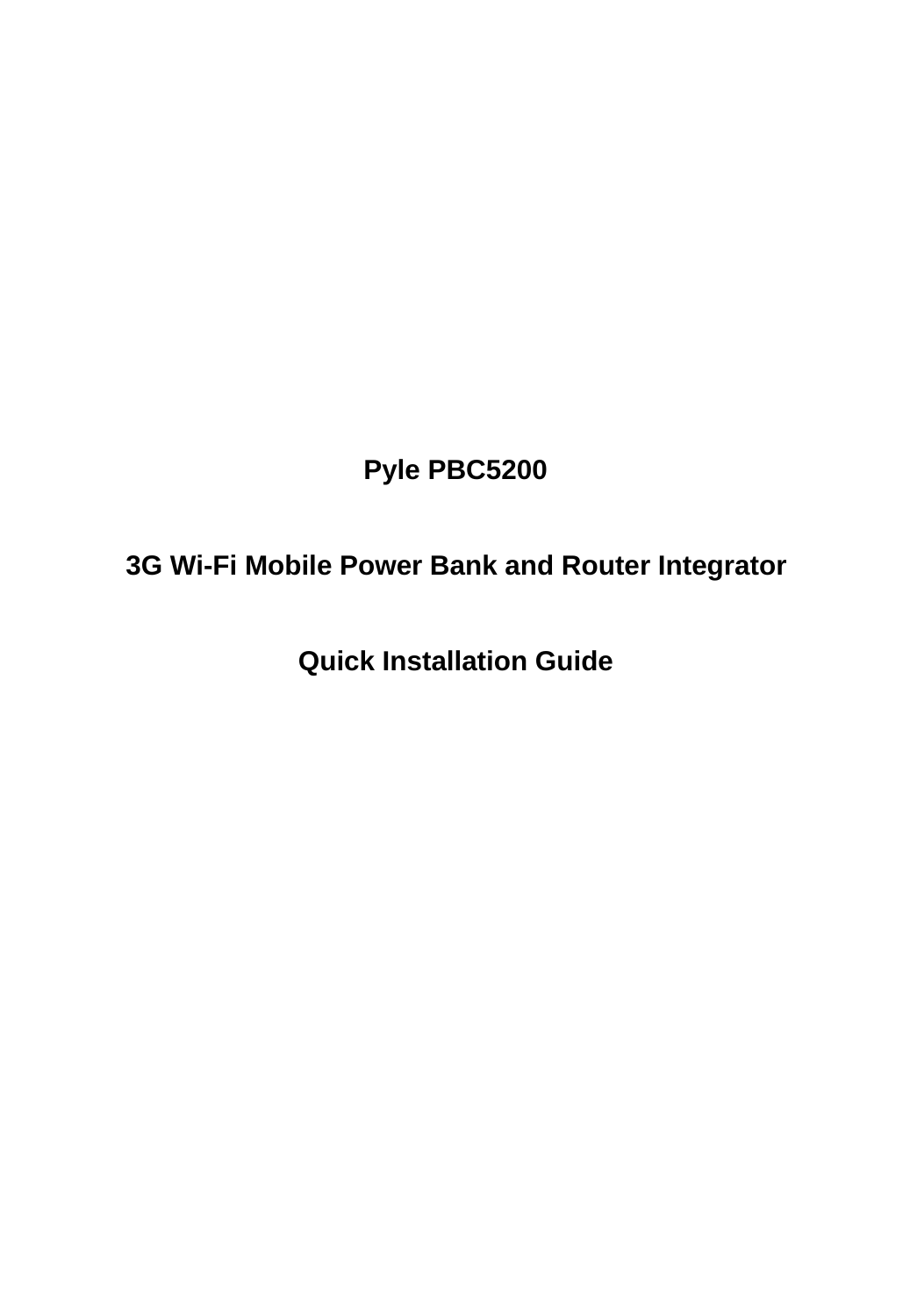3G Wi-Fi mobile power bank and router integrator is a 3G network product for consumers, which integrates 3G routing, wireless routing, ADSL dial-up Internet access, wireless network storage, mobile power and other functions. This allows you to create a wireless network anytime and anywhere there is a LAN connection. You can easily share contents in digital devices with others. Various functions of this product are listed below:

- 3G Routing: support 3G wireless network card dialing and bandwidth sharing for WCDMA / CDMA 2000 / TD-SCDMA standard;
- Wireless routing: support traditional wired broadband ADSL dial-up, dynamic and static network access;
- Wireless network storage: supports file reading and sharing on U disk, USB mobile hard disk, as well as online video on-demand;
- Mobile power bank: can charge iPhone, iPad, Android smart phones, tablet PCs and other mobile digital devices:
- Wireless relay: relay and amplify the signals and thus extend the coverage of wireless network.

#### **1. List of accessories**

Thank you for buying the 3G Wi-Fi mobile power and router integrator. Please make sure your package includes the following accessories.

- 1. Host
- 2. USB charging cable
- 3. Quick Installation Guide / Warranty Card
- 4. Certificate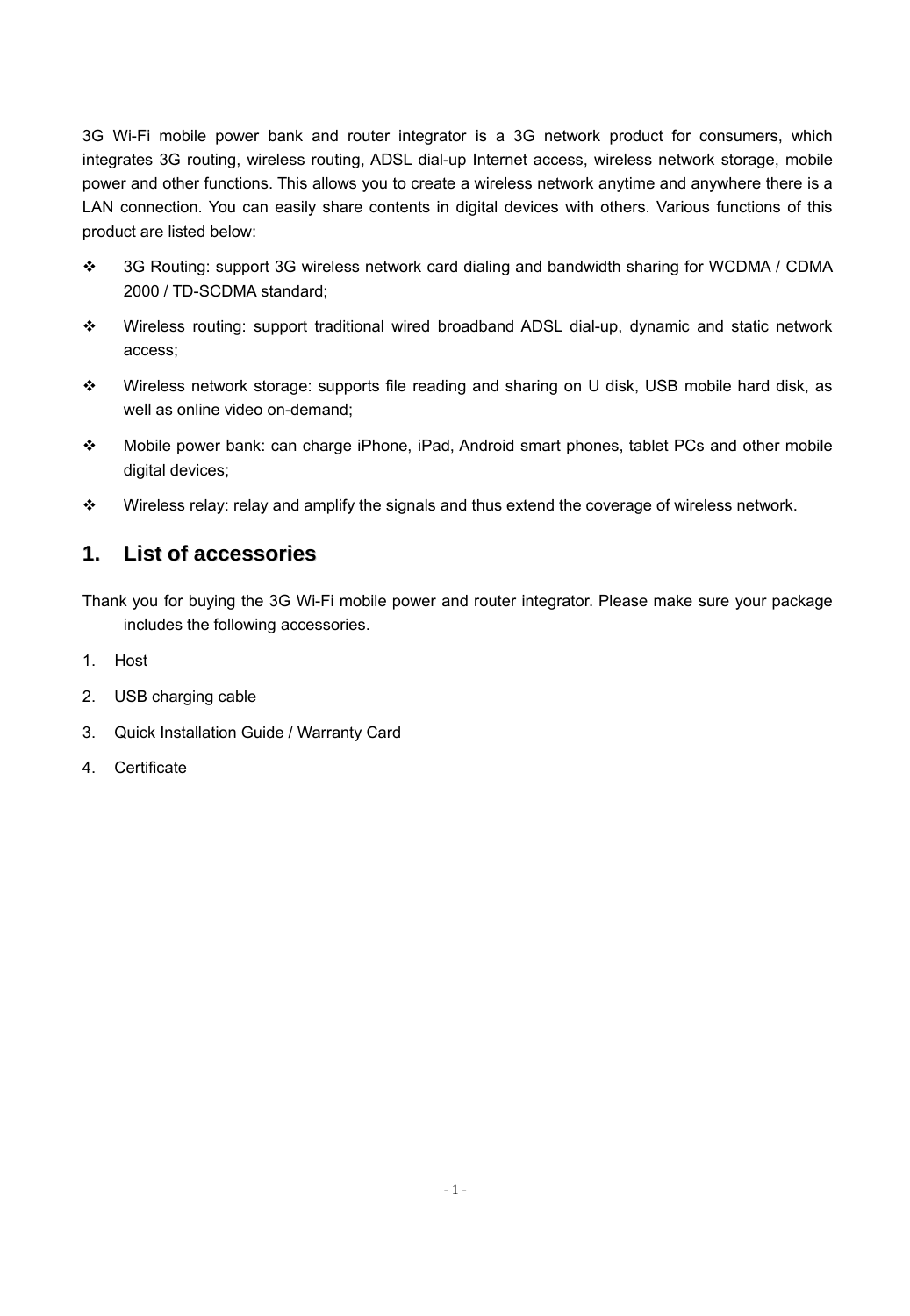## **2. Introduction of panel**



## **2.1 Description of hardware interfaces**

| Hardware<br>Interface       | Identity | Detailed Description of Functions                                                                                                                                             |
|-----------------------------|----------|-------------------------------------------------------------------------------------------------------------------------------------------------------------------------------|
|                             | R        | Turn on the power switch to R to start the router function                                                                                                                    |
| Power switch                | C        | Charging, switch to C to activate the mobile power bank function to<br>charge devices through the USB port                                                                    |
|                             | ⊖        | Off switch                                                                                                                                                                    |
| Battery indicator<br>button |          | Press this button, the battery indicator will show the current battery,<br>battery indicator is divided into four levels.                                                     |
| <b>USB</b> interface        |          | This interface can connect 3G USB modems, U disk, USB mobile<br>hard disk, flash drive, or connect smart phones, tablet PCs, PSP<br>and other digital terminals for charging. |
| DC charging<br>interface    |          | DC 5V input, you can charge the unit through the Micro USB<br>charging cable.                                                                                                 |
| Charging<br>indicator       |          | When the unit is being charged, the indicator is always on                                                                                                                    |
| R.I45 network<br>port       |          | WAN port: In the mode of Dynamic IP/Static IP/PPPoE, the port is<br>used as a WAN port to connect a wired network, LAN broadband,<br>xDSL Modem/Cable Modem of hotels.        |
| Restore factory<br>settings |          | In Routing state, long press for 5 seconds, then release the key,<br>the router will restore to factory settings.                                                             |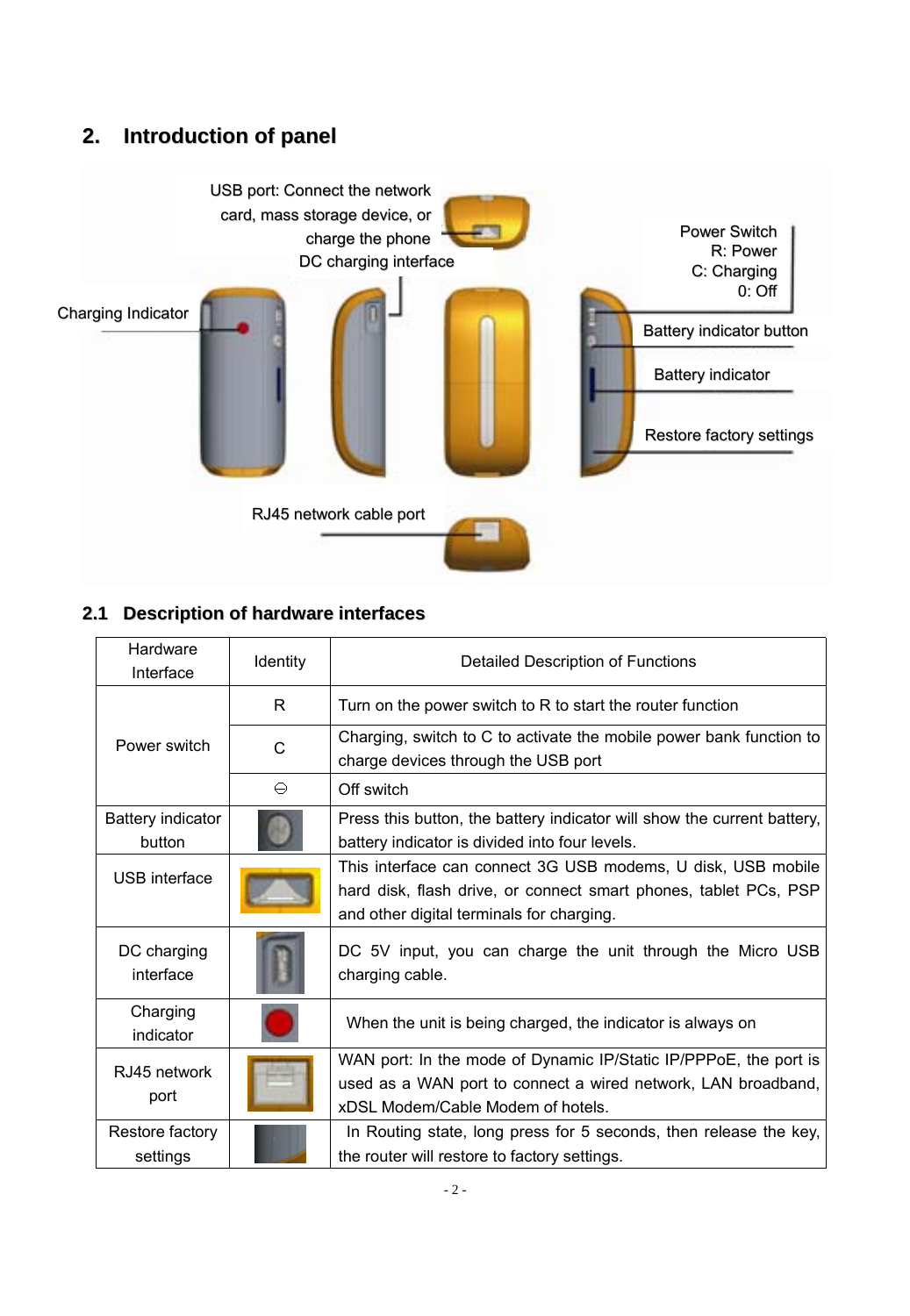## **2.2 Descriptions of Status Indicators**

| Action<br>Performed                                             | Indicator<br>status                                                 | <b>Details</b>                                                                                                                                                                                                                                                     |
|-----------------------------------------------------------------|---------------------------------------------------------------------|--------------------------------------------------------------------------------------------------------------------------------------------------------------------------------------------------------------------------------------------------------------------|
| Turn On the<br>power                                            | <b>Blue light</b><br>always on                                      | Slide the power switch to C to power on unit                                                                                                                                                                                                                       |
| Removable<br>storage<br>inserted                                | Blue light<br>flashes slowly<br>(1.5 seconds<br>each time)          | When U disk, mobile hard drives and other removable storage<br>devices are plugged in to the USB port, you can see the blue<br>light flash slowly after 8-10 seconds, indicating that the<br>removable storage devices are loaded normally and can be<br>accessed. |
| Equipment                                                       | <b>Blue light</b><br>always on                                      | Removable storage devices are not loaded successfully                                                                                                                                                                                                              |
|                                                                 | <b>Blue light</b><br>flashes quickly<br>(0.5 seconds<br>each time)  | When 3G USB modems are inserted, you can see the blue light<br>flash quickly after about 30 seconds (0.5 seconds each time),<br>indicating the router is in the 3G dialing state;                                                                                  |
| 3G card<br>inserted                                             | <b>Blue light</b><br>flashes slowly<br>$(1.5$ seconds<br>each time) | Blue light flashes slowly (1.5 seconds each time), indicating that<br>the router has dialed-up via 3G successfully, and you can<br>access the Internet.                                                                                                            |
|                                                                 | <b>Blue light</b><br>always on                                      | Dial not successful                                                                                                                                                                                                                                                |
| <b>Insert ADSL</b>                                              | Green light<br>always on                                            | With the Ethernet cable plugged in, if you can see the green<br>light is always on after 5 seconds, this indicates that the network<br>connection is normal:                                                                                                       |
| network cable<br>(PPPOE Mode)                                   | Blue light<br>flashes slowly<br>(1.5 seconds<br>each time)          | After green light is on for a while, if you see the blue light flash<br>slowly, this indicates that the router ADSL has dialed-up<br>successfully, and you can access the Internet                                                                                 |
| Network cable<br>plugged into                                   | Green light<br>always on                                            | Indicates that the network cable is connected properly                                                                                                                                                                                                             |
| the router<br>(Dynamic IP<br>mode)                              | Green light<br>flashes slowly<br>(1.5 seconds<br>each time)         | Indicates that network cable is connected properly, also<br>meaning that the router has successfully retrieved IP addresses<br>dynamically assigned on the upper router.                                                                                           |
| Network cable<br>plugged into<br>the router<br>(Static IP mode) | Green light<br>always on                                            | Indicating that the network cable is connected properly                                                                                                                                                                                                            |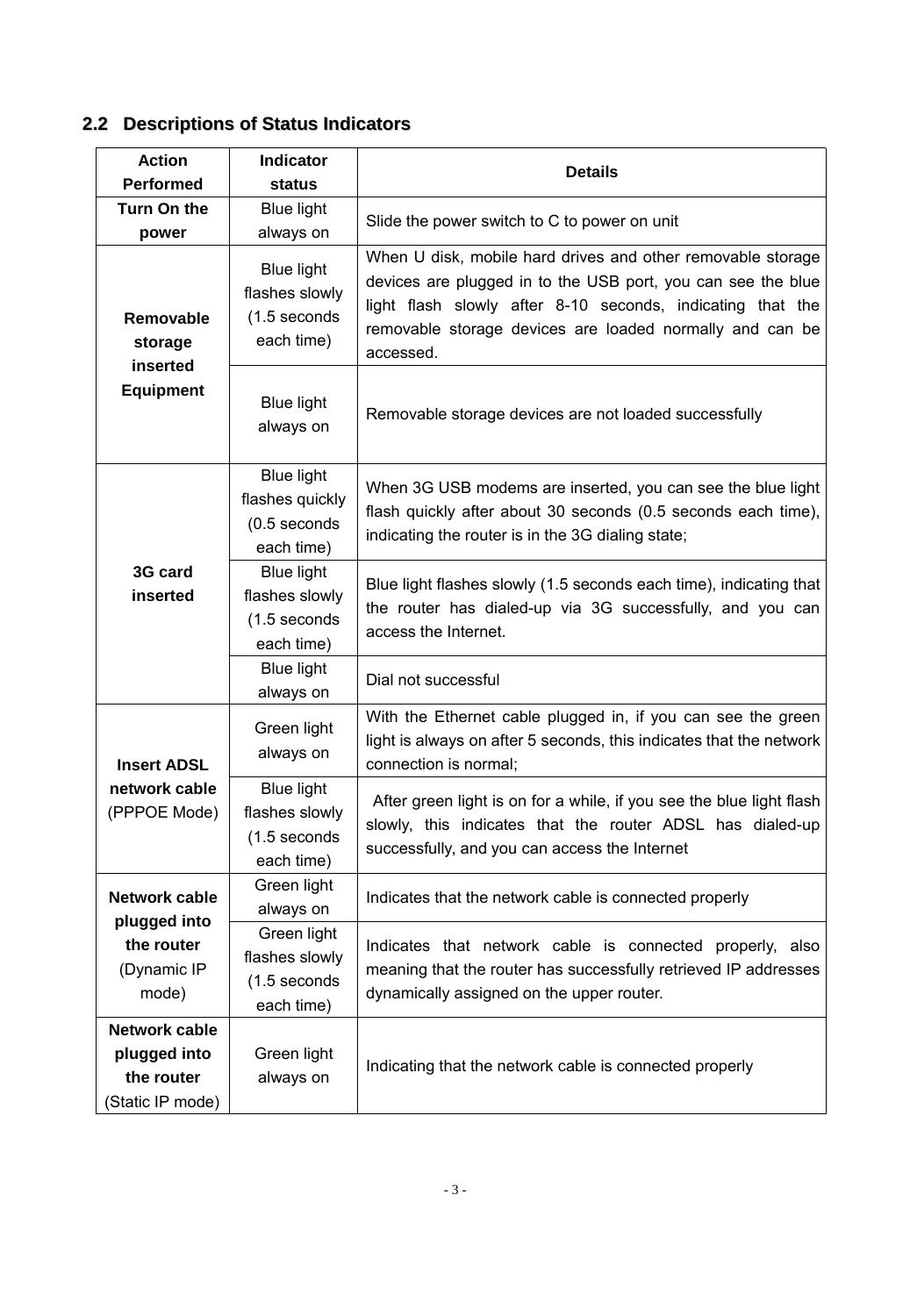## **3. Application scenarios**

The product supports the following application modes:

1) 3G to WiFi Internet Sharing mode



2) Wired to WiFi Internet Sharing mode

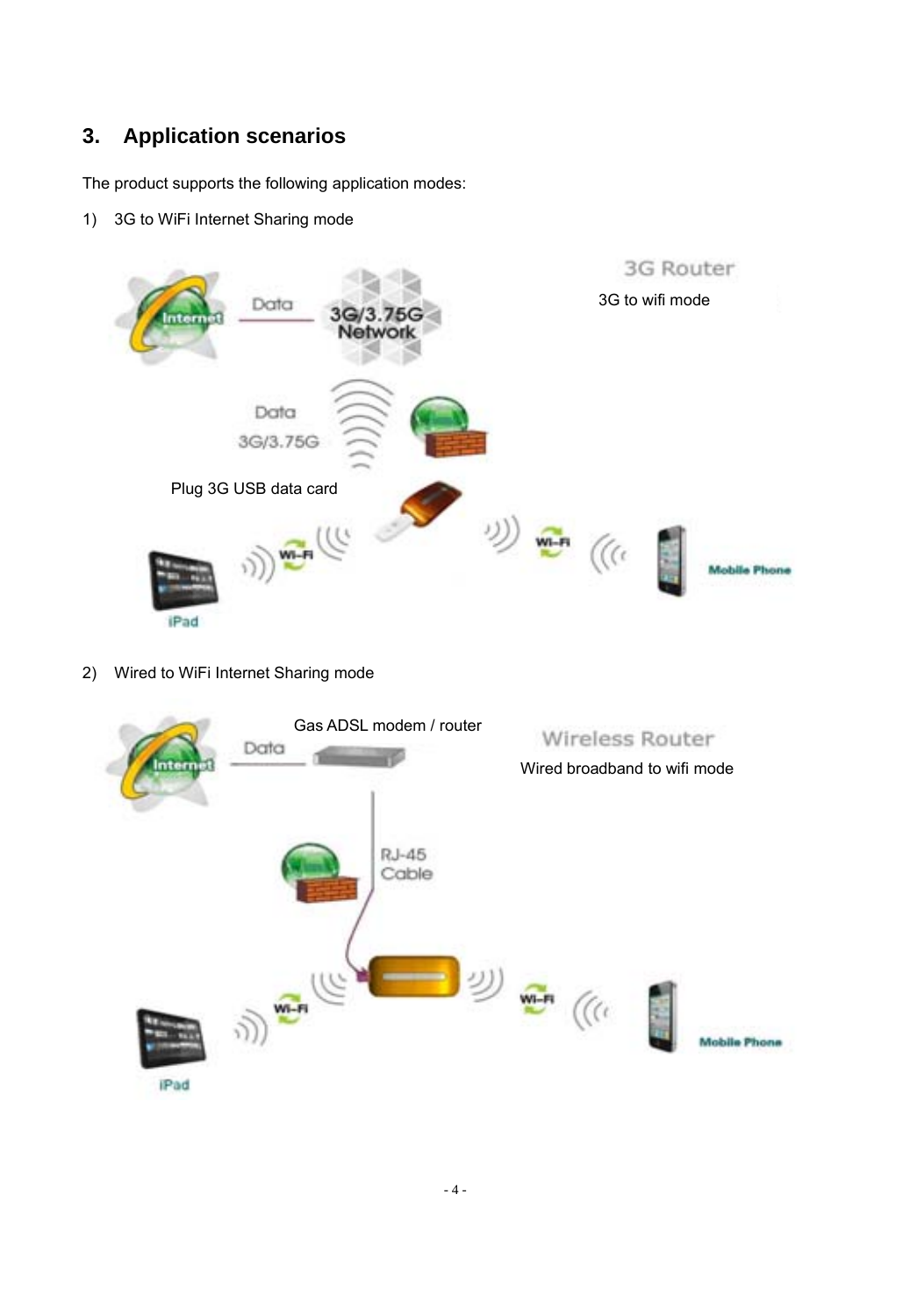## **4. Mobile power function: Instructions for charging mobile phones,**

### **tablet computers and other digital products**

Step 1: Battery display.

Before charging mobile phones, tablet computers and other digital products, check the battery level of the device itself, and follow these instructions:

a) Press the battery indicator button. The battery indicator light should turn on and you can see the current battery percentage. The light will turn off automatically when idle for more than four seconds in order to save power.

|                  | <b>LED status</b>   | <b>Details</b>                          |
|------------------|---------------------|-----------------------------------------|
|                  | No lights           | No electricity, please charge this unit |
|                  |                     | first                                   |
| Battery<br>level | One light is on     | Capacity is less than 25%               |
|                  | Two lights are on   | Capacity is between 25% - 50%           |
| indicator        | Three lights are on | Capacity is between 50% - 75%           |
|                  | Four lights are on  | Capacity is between 75% - 100%          |

b) The corresponding relationship between battery and power indicator:



(Battery schematic diagram)

Step 2: Charge mobile phones, tablet computers and other digital products.

Set the switch to the charging function (C) position to activate mobile power function, and then connect the charging cable of digital products to the USB port of this product. This unit can charge iPad, iPhone,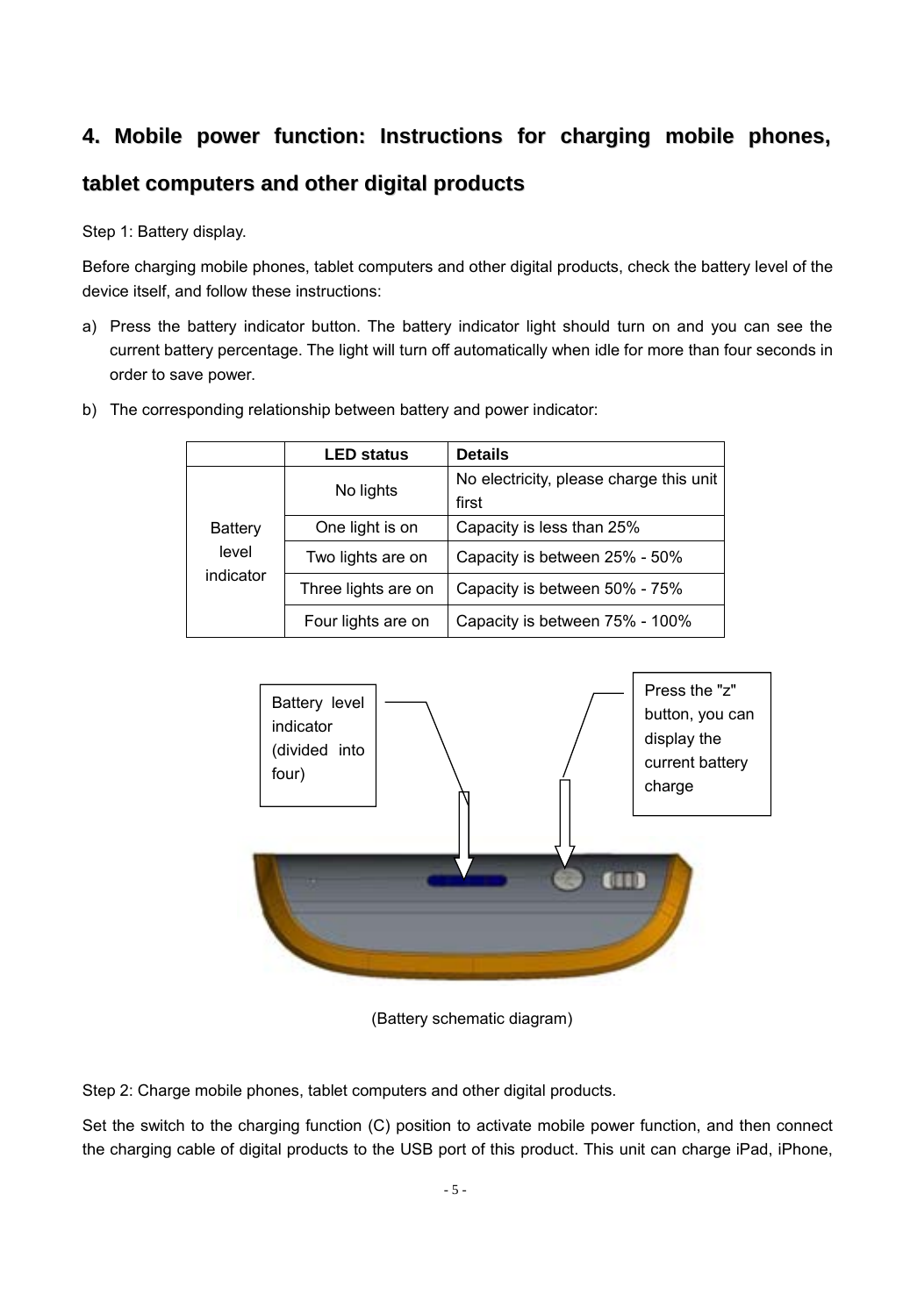Android smart phones, and other mobile digital devices.

Tip: Use original charging cable for cell phones to achieve the best results.



(Schematic diagram of charging devices)

## **5. Charge this product**

When the battery has been exhausted, you can charge it in the following two ways:

- Power Charging: Connect one end of the Micro USB charging cable to the DC charging port of this product (Micro USB Interface) and connect the other end to the USB port of charging adapter.
- Computer USB Charging: Connect one end of the Micro USB charging cable to the DC charging port of this product (Micro USB Interface) and connect the other end to the computer's USB port.



(Schematic diagram of charging this 3G Wi-Fi unit)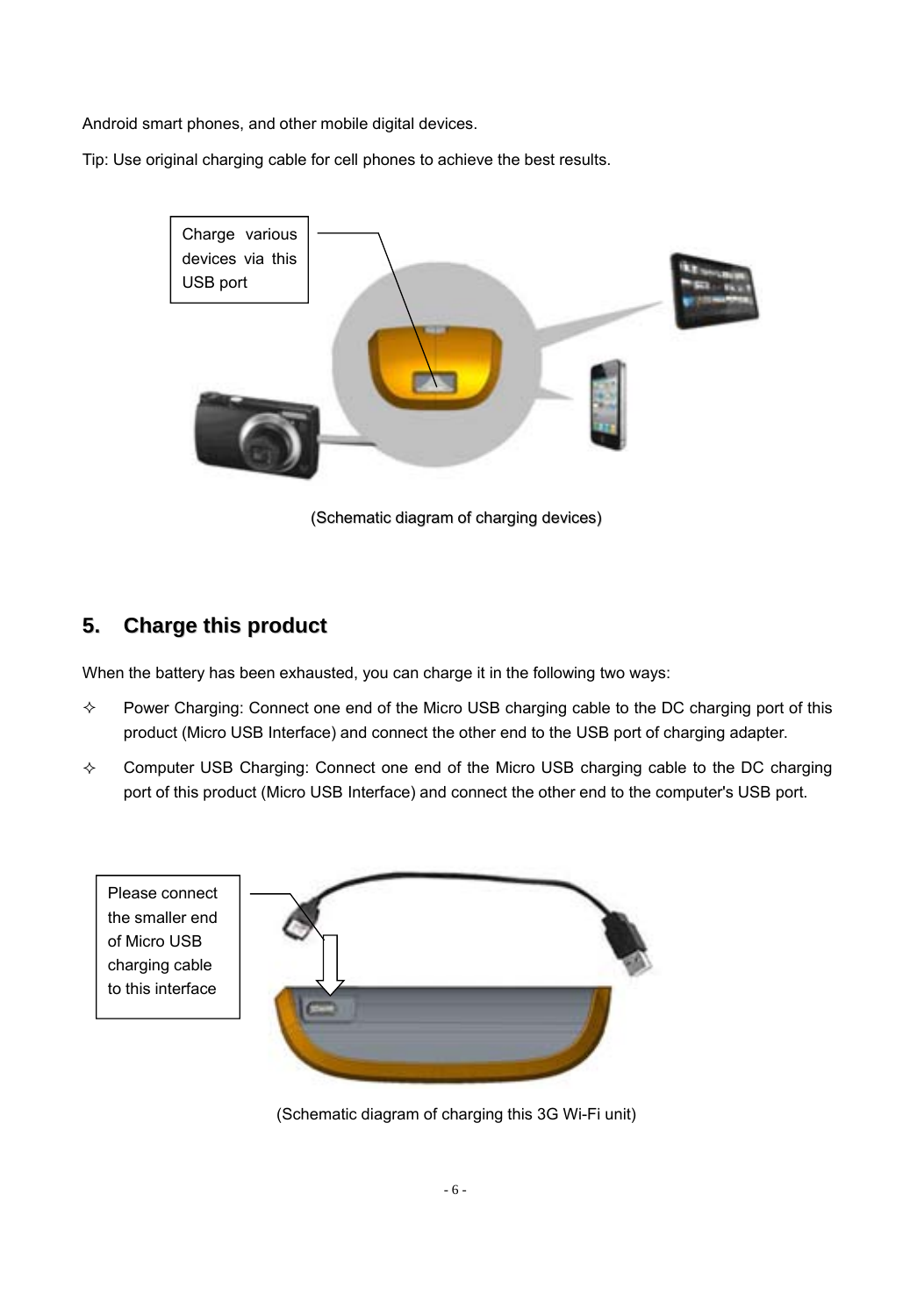Charging Precautions:

- 1. Please choose the charging adapter where the output is 5V (output current is between 600 to 1000mA) Common charging adapters, such as adapters for iPhone or iPad, can be used.
- 2. Charging time: it will take about 5-8 hours with a charge of 5V 1000mA; 11 hours with a charge of 5V 600mA;

It will take more than 12 hours if it is directly charged using a computer USB.

3. In the process of charging this unit, do not reuse the unit to charge other equipment, in order to protect the battery and prolong battery life.

## **6. Features and configurations of 3G Wi-Fi wireless router**

3G Wi-Fi router supports access and configuration through a web browser. You can use common browsers, such as Microsoft's IE browser, Apple's Safari browser and the built-in browser of any Android operating system. Login to the router, browse contents of mobile storage, and configure the router parameters. The following is an introduction to the operation of this unit.

#### **6.1 The use your wireless device, you need to connect to the wireless router first (for example, iPad)**

Step 1: Open the main interface of the iPad, select "Settings" → "Wireless LAN", enter the Wi-Fi settings page. Turn on the wireless network switch, iPad will automatically scan surrounding wireless networks, and you will see the id 3G Wi-Fi xxxx, double-click to connect.

**Step 2:** When connecting, enter the Wi-Fi password behind the router enclosure, and make the connection (the password can be modified yourself)

If connected successfully, a tick " $\checkmark$ " will appear to the left, while at the same time there will be a sign **Pad**  $\widehat{\mathcal{F}}$  at the upper left corner of the screen indicating a successful connection. If prompted you can not join the network, please make sure your wireless password is entered correctly.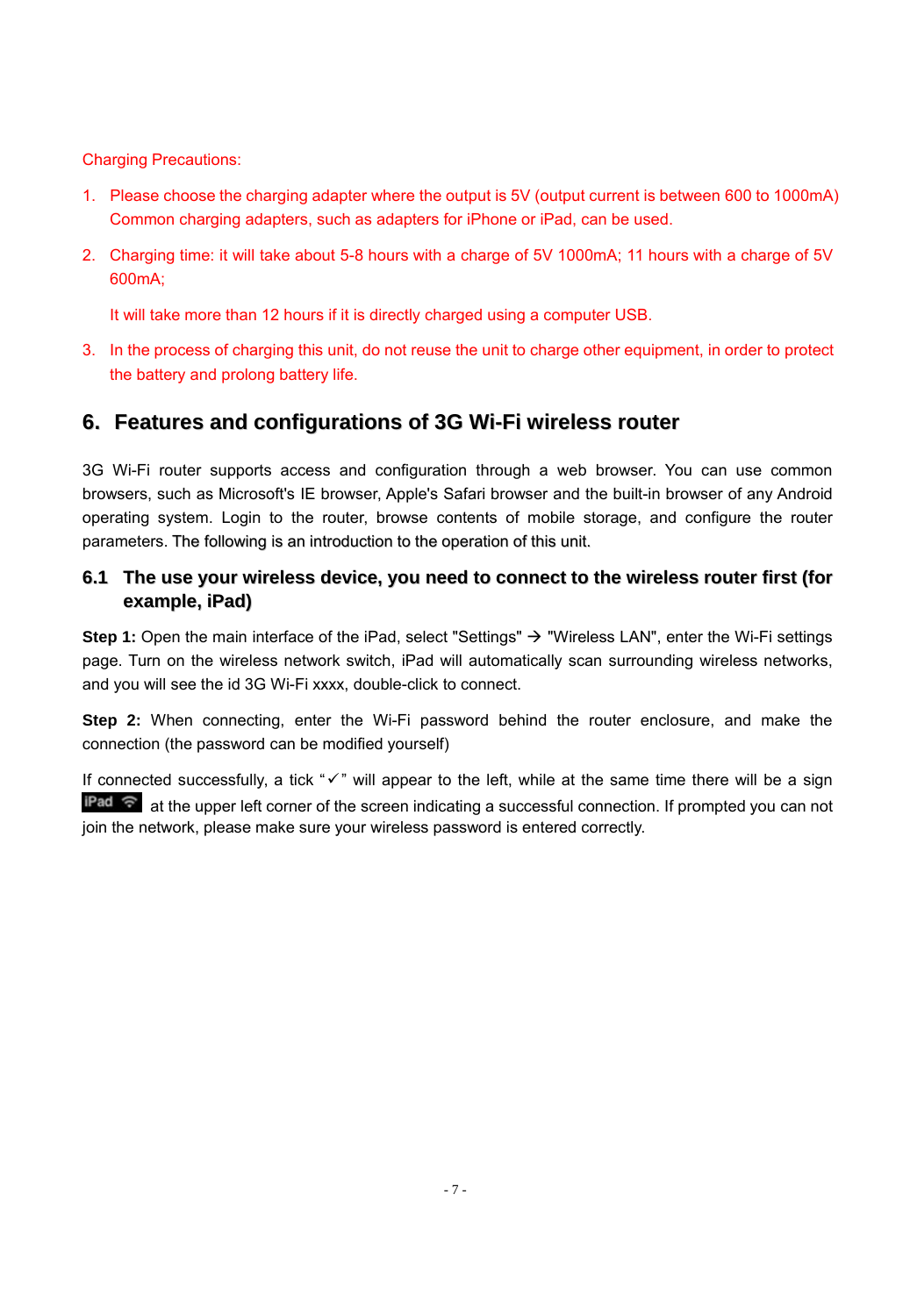| Pad                                   | 21:17                                                         | 田 銀江 |
|---------------------------------------|---------------------------------------------------------------|------|
| Set up                                | <b>Wireless LAN</b>                                           |      |
| $\circ$<br>Flight mode                | Select a Network                                              |      |
| Wireless LAN 36WM FL ODEC             | Wireless I AN                                                 |      |
| Notification<br>Open                  |                                                               |      |
| Location Service Open                 | √ 3GWi-Fi ODEC<br>요주                                          |      |
| <b>Brightness and Wallpaper</b>       | 9623                                                          |      |
| в<br>Digital Photo Frame              | ChinaNet-480e                                                 |      |
| General                               | ChinaNet-597p                                                 |      |
| Mail, Contacts, Calendars             | fuyan                                                         |      |
| Safari                                | iTV-597p                                                      |      |
| IPod                                  | <b>MERCURY NU</b>                                             |      |
| Video                                 | 49 O<br>ZLX50345                                              |      |
| Photo                                 | Other<br>>                                                    |      |
| FaceTime                              | Ask to Join Networks                                          |      |
| Memo                                  | The computer will be automatically added to a known network,  |      |
| <b>Store</b>                          | if the network is not known, it prompts to ask if you want to |      |
| Applications<br>and an American Month | join a new network                                            |      |

**Step 3: View and set network parameters. Click the ">" button at the right of where it says connected, and** the setting page for wireless connection network parameters pops up (By default, DHCP server is enabled by the router, it is recommended to use DHCP).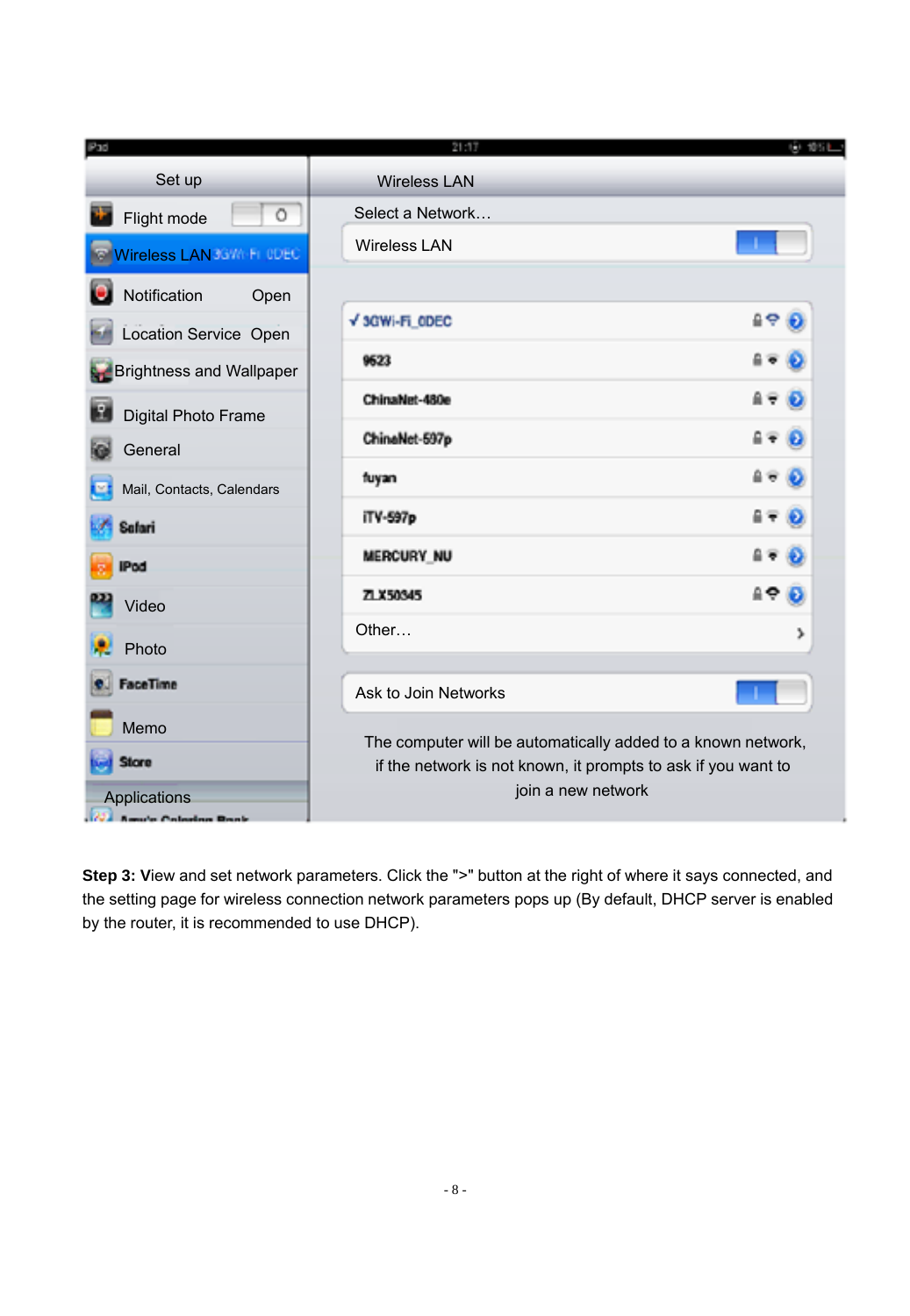| Pad <sub>9</sub>                  | 21:19             |                     | 61 101.1        |
|-----------------------------------|-------------------|---------------------|-----------------|
| Set up                            | <b>CONTRACTOR</b> | 3GWI-FI_ODEC        |                 |
| Ō<br>Flight mode                  |                   |                     |                 |
| Wireless LAN 3GWHFI ODEC          |                   | Ignore this Network |                 |
| Notification<br>Open              | IP address        |                     |                 |
| Location Service Open             | <b>DHCP</b>       | BootP               |                 |
| <b>R</b> Brightness and Wallpaper | Static IP         |                     | 192.168.169.100 |
| E<br>Digital Photo Frame          | Subnet Mask       |                     | 255.255.255.0   |
| General                           | Router            |                     | 192.168.169.1   |
| Mail, Contacts, Calendars         | <b>DNS</b>        |                     | 192.168.169.1   |
| Sefari                            | Search Domains    |                     |                 |
| <b>IPod</b>                       | Client ID         |                     |                 |
| Video                             |                   |                     |                 |
| Photo                             |                   | Renewal             |                 |
| FaceTime                          | <b>HTTP Proxy</b> |                     |                 |
| Memo                              | Close             | Manually            | Automatically   |
| <b>Store</b>                      |                   |                     |                 |
| Applications                      |                   |                     |                 |
| <b>All Americ Colombia Rook</b>   |                   |                     |                 |

## **6.2 Enter the configuration interface for 3G Wi-Fi router**

Click the Safari browser, enter: http://192.168.169.1, in the address bar. Click the "Go" button to enter the homepage of the router configuration page. See below:

| c | http://192.168.169.1                  |                                             |  |
|---|---------------------------------------|---------------------------------------------|--|
|   | 太平洋电脑风 中国第一专业样门户网站                    | 软件 太平洋电脑网软件资讯结准<br>$\mathbf x$              |  |
|   | <b>SHEAR SHARR VER BER WORK HEITE</b> | PSEN CONTRAN AWAY Factor Description QUEBER |  |

In addition, for users of iPhone and iPad ios devices, there is a more efficient way to enter the router configuration page. You can directly enter "wd" in the Safari browser's address bar. Then, you can go in by clicking the "Go" button.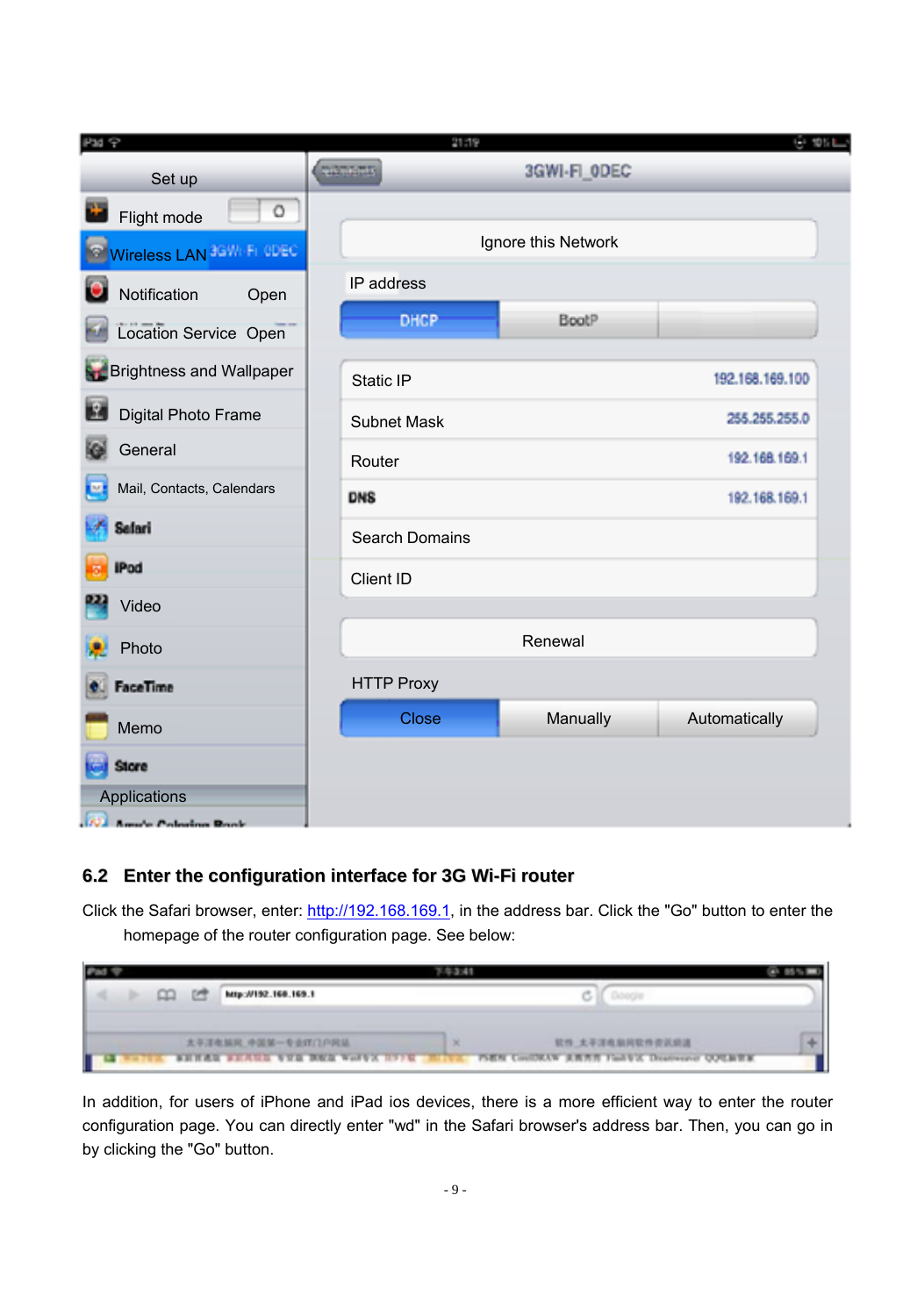|  |  |    |    | Storage Browse |  |
|--|--|----|----|----------------|--|
|  |  | r. | wd |                |  |
|  |  |    |    |                |  |

**6.3 Homepage of 3G router configuration interface – Description of functions in common functions operation interface**



#### Icons of the first row:



: Click on this icon, you can enter the 3G configuration page;



: Click on this icon, you can browse and play multimedia files on mobile storage devices.



: Click on this icon, you can enter the WiFi security settings interface. Here, you can change the WiFi password.



: Click on this icon, you can enter the router's advanced setup interface. Here, you can set up more features of the router, such as upgrading firmware, checking status, and so on.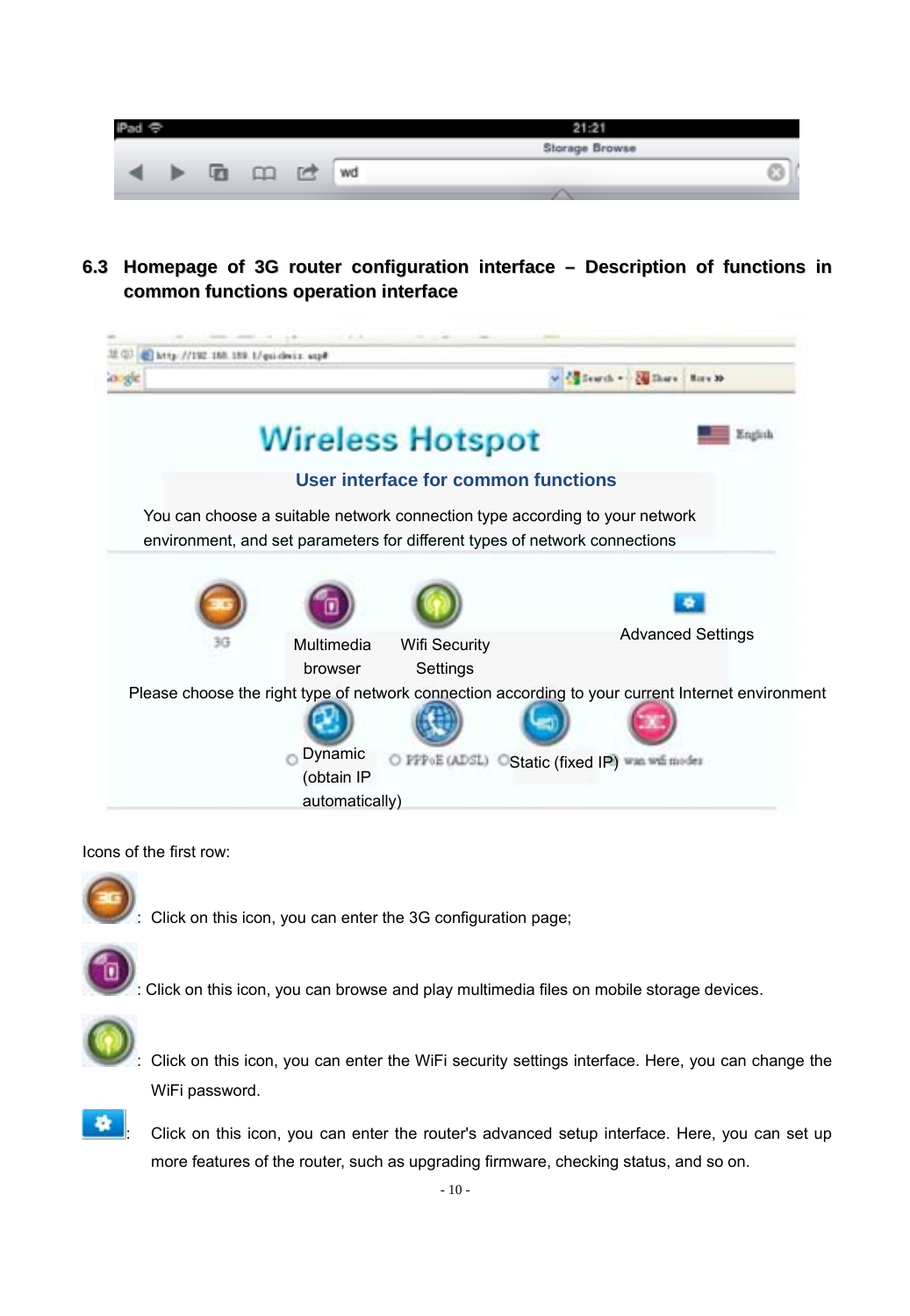Second row icons:



: Click on this icon to enter the setting interface for dynamic IP Internet. This will pop up at the bottom of the page. If your current Internet environment is through a wired network cable (Hotel Internet typically uses this method), then the IP address is assigned by the upper router. Please click on the "OK" button to complete the setting; otherwise click "Cancel."



: Click on this icon to enter the setting interface for PPPOE dial-up. This will pop up at the bottom

of the page. If your current Internet environment is through a wired network cable or a telephone line dial-up, then, please first enter the user name and password of the PPPOE dial-up, and then click the "OK" button to complete the setting; otherwise click" Cancel."



: Click on this icon to enter the setting interface for static IP Internet. This will pop up at the bottom of the page. If your current Internet environment is through a wired network cable and the IP address is manually specified, then enter the addresses of IP address, subnet mask, gateway, and DNS domain name in each column. Then click the "OK" button to complete the setting; otherwise click "Cancel."



: Click on this icon to enter the setting interface for WiFi repeater mode. This will pop up at the

bottom of the page. Click "Search all AP", and then check the SSID you want to relay. Enter the password and click OK.

#### **6.4 To modify Wi-Fi passwords**

WiFi router's factory-set password is relatively simple. When you first use this product, remember to modify the WiFi password to ensure data security.

#### **Modification method:**

Click on "WiFi Security" icon, enter the setting page for WiFi security.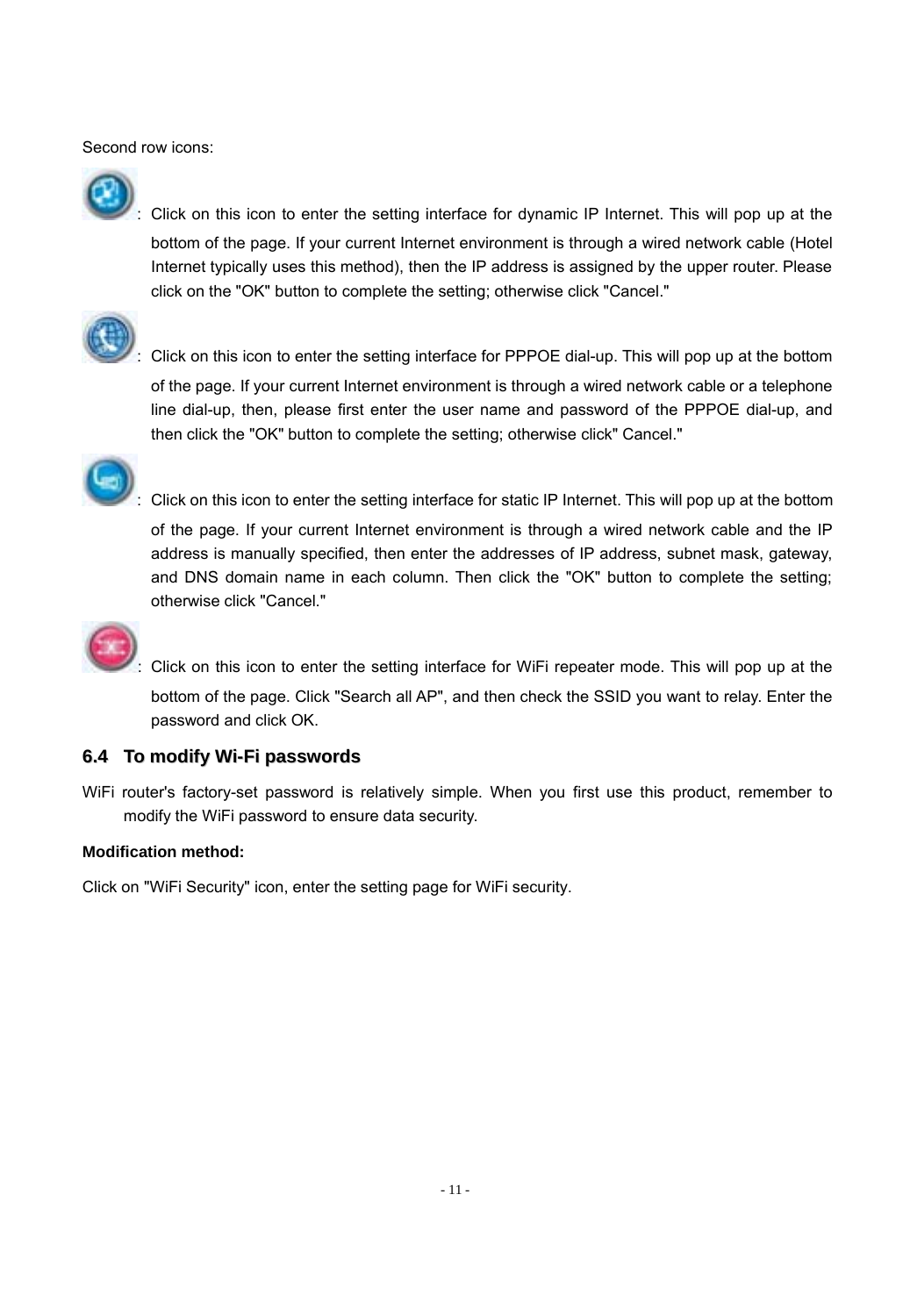|                                                          |                                                  | 21:45<br>GoAhead WebServer                                                                                             |
|----------------------------------------------------------|--------------------------------------------------|------------------------------------------------------------------------------------------------------------------------|
| 唇<br>CO-<br>p                                            | wilhome.com                                      | c.<br>Google                                                                                                           |
|                                                          | <b>WIRELESS HOLSPOC</b> Share Your Wireless Life |                                                                                                                        |
| <b>Wireless-N</b><br>Language<br><b>Network Settings</b> | device access                                    | Wireless network security/encryption settings<br>Set up a wireless network security/encryption to prevent unauthorized |
| Nireless network settings                                | "JOW-FLODEC"                                     |                                                                                                                        |
| <b>Basic Settings</b><br><b>Security Settings</b>        | Safe Mode                                        | <b>MONFOOTASTOK</b>                                                                                                    |
| <b>Client List</b>                                       | <b>WI-FI Protected Access</b>                    |                                                                                                                        |
| <b>DHCP</b> server<br><b>Network sharing</b>             | WPA encryption algorithm TKP CAES OTIOPAES       |                                                                                                                        |
| System Management                                        | Password                                         | 12540678                                                                                                               |
|                                                          | Private key update cycle 3000                    | seconds (0 - 4194303)                                                                                                  |
| <b>Status</b><br>ome                                     |                                                  | OK<br>Cancel                                                                                                           |
|                                                          |                                                  |                                                                                                                        |

Tip:

- a) In order to prevent your wireless network from unauthorized access by others, we recommend setting up wireless encryption. The recommended encryption method is WPA-PSK/WPA2-PSK.
- b) After setting the wireless network SSID and encryption, please connect the wireless network again. The WiFi password has now been set.

#### **6.5. To set parameters for 3G Internet**

When users insert the 3G modem into the router's USB port, the router will automatically begin 3G dial up.

When 3G dials-up, the system needs to call some configuration information. So please configure them in the 3G configuration page before inserting the 3G modem.

Click the "3G" icon to enter the 3G setting interface, select "3G network card model", and in the dial setting, select "dialing on start mode", type "dial-up parameters" provided by 3G ISP, and click "OK".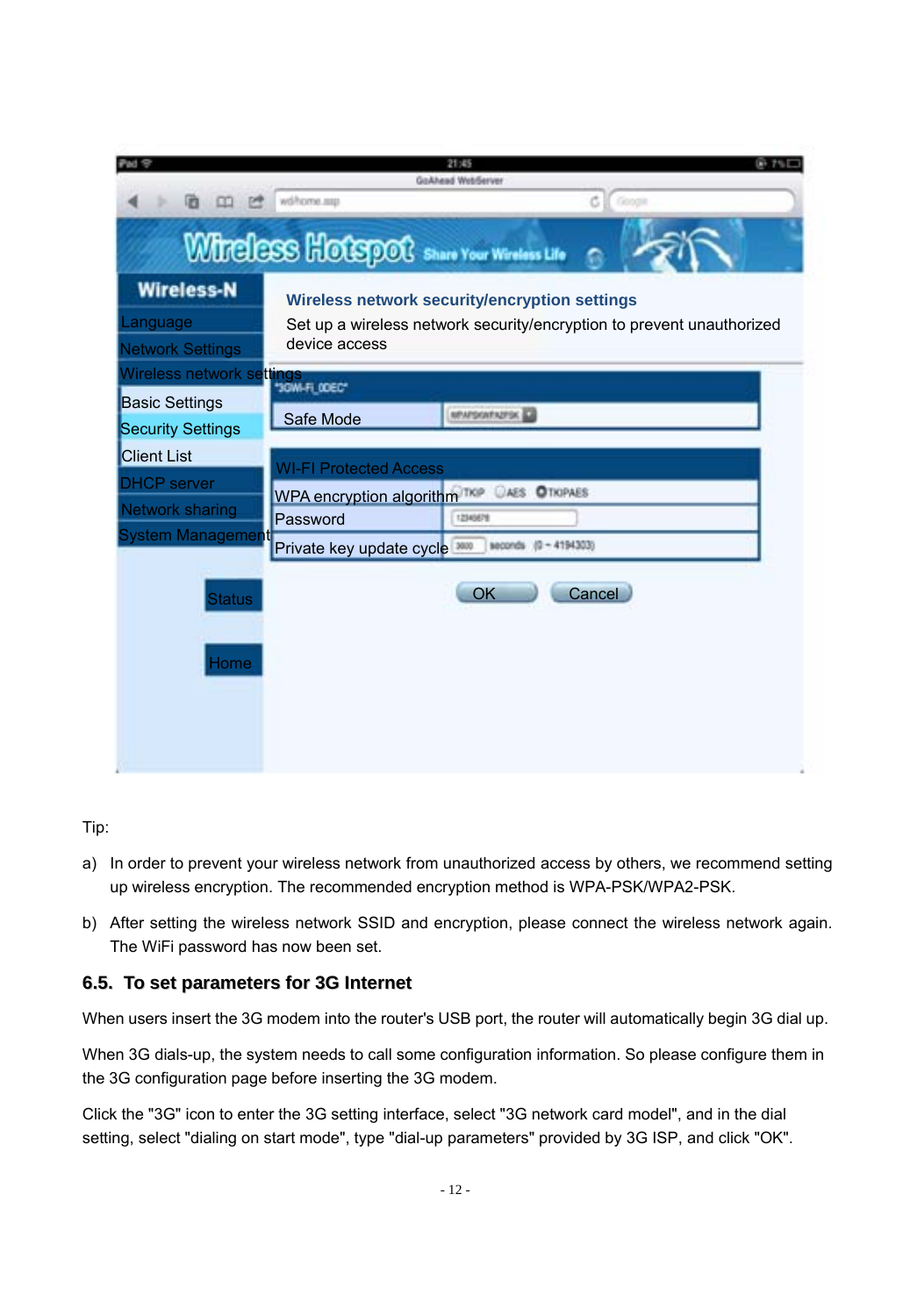By default the system is in automatic recognition mode, plug and play, users do not need to do any modification.

Normally, you only need to select "Auto Detect" (automatic identification) for "USB 3G Modem" Model on the interface shown in the above figure, which can automatically set the dial number, APN user name and password and other information.This way, you only need to connect 3G modem to the router's USB port, and there's no need to do any setting before completing 3G dialing.

|                                |                     | <b>TELET</b><br>30 Naturals Interface Settings                                                      |                     |  |
|--------------------------------|---------------------|-----------------------------------------------------------------------------------------------------|---------------------|--|
| <b>Ch</b><br>$\infty$<br>24    |                     | solicizensitual majasz                                                                              | ö<br><b>Changin</b> |  |
| 3G network connection settings |                     |                                                                                                     |                     |  |
|                                |                     | You can set the appropriate connection parameters<br>according to your local 3G network environment |                     |  |
| 3G model                       |                     |                                                                                                     |                     |  |
| USB 3G modem                   | <b>Auto Detect</b>  | o                                                                                                   |                     |  |
| <b>Current status</b>          | <b>Disconnected</b> | Connected                                                                                           |                     |  |
|                                | Start               | Permanent connection                                                                                |                     |  |
| Dial settings                  | dialing             | If there's no traffic in specified minutes, then disconnect dialing                                 |                     |  |
|                                | Dial-up parameters  | (Default, Custom)                                                                                   |                     |  |
|                                | $\alpha$            | Cancel                                                                                              |                     |  |
|                                |                     |                                                                                                     |                     |  |
|                                |                     |                                                                                                     |                     |  |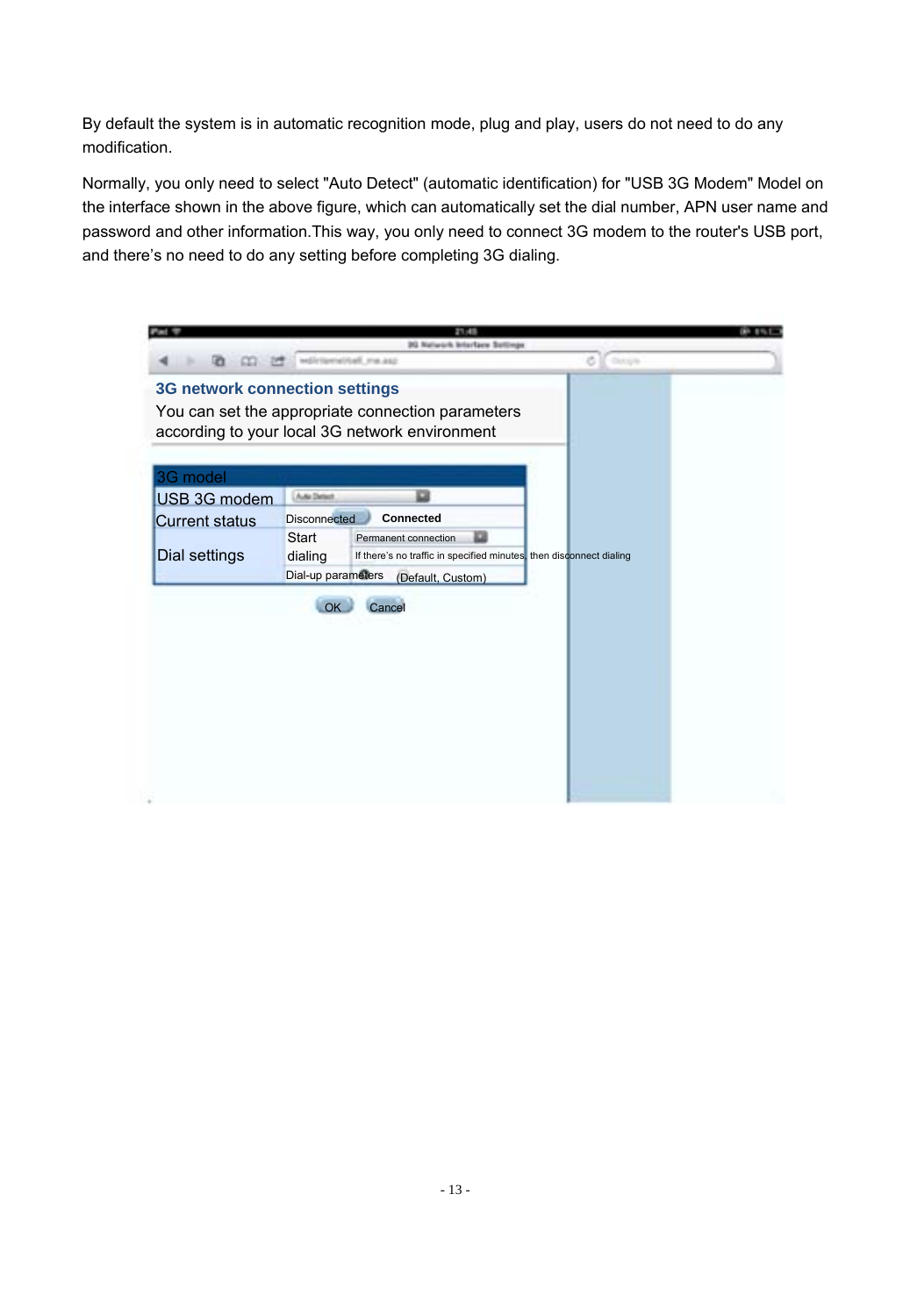#### **6.6 To set the parameters of wired broadband Internet access**

In wired Wi-Fi mode, 3G Wi-Fi is equivalent to a wireless router, the Ethernet port works as WAN port, all of the wireless terminals only connect to the Internet via Wi-Fi router.

Click the "Network Settings" → "WAN", choose the way to access the Internet according to the front-end broadband lines, and the router supports three kinds of common wired Internet: static IP, dynamic IP, PPPoE.

a) Static IP

If the network provider provides the way of static IP for your access to Internet, you need to enter the IP address, subnet mask, gateway, DNS server, alternate DNS server provided by your ISP or network administrator.

| IP address           | 192.168.1.8   |
|----------------------|---------------|
| Subnet Mask          | 255.255.255.0 |
| Gateway              | 192.168.1.1   |
| Primary DNS server   | 202.96.134.33 |
| Alternate DNS server | 202 96 128 25 |

b) Dynamic IP

If the network provider provides the way of dynamic IP for your access to Internet, you do not need to make any settings here. Just click "OK". Dynamic IP is the method of accessing Internet commonly used in hotels and restaurants and other public places.

| DHCP mode                 |        |  |
|---------------------------|--------|--|
| Network Name<br>optional) |        |  |
|                           | Cancel |  |

c) PPPoE

If you access internet by "ADSL virtual dial-up" approach, you only need to type account information provided by your ISP in the "User Name" and "Password" input boxes, and after that the setup is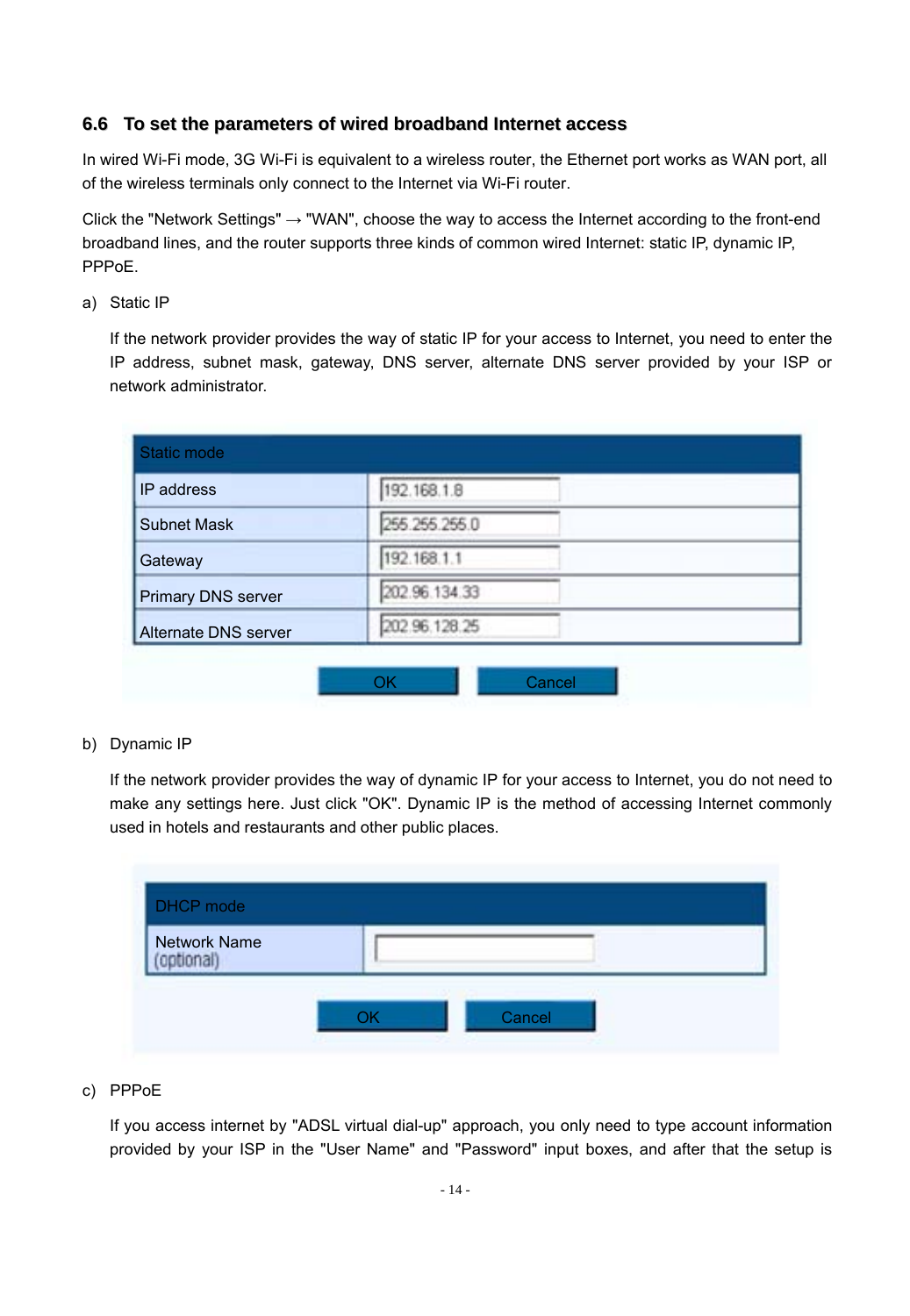complete, click "OK".

| User Name        | pppoe user                                                                              |  |
|------------------|-----------------------------------------------------------------------------------------|--|
| Password         |                                                                                         |  |
| Confirm Password |                                                                                         |  |
| Run Mode         | Manually<br>医                                                                           |  |
|                  | Keep Alive Mode: Redial Period 60<br>senconds<br>On demand Mode: Idle Time 5<br>minutes |  |

d) Wireless Repeater

If you want to use the "Wireless Repeater" mode, simply check the "wan WiFi modes" item, click "Scan all AP", then select the name of the wireless network interface you want to relay, enter the password and click "OK" button.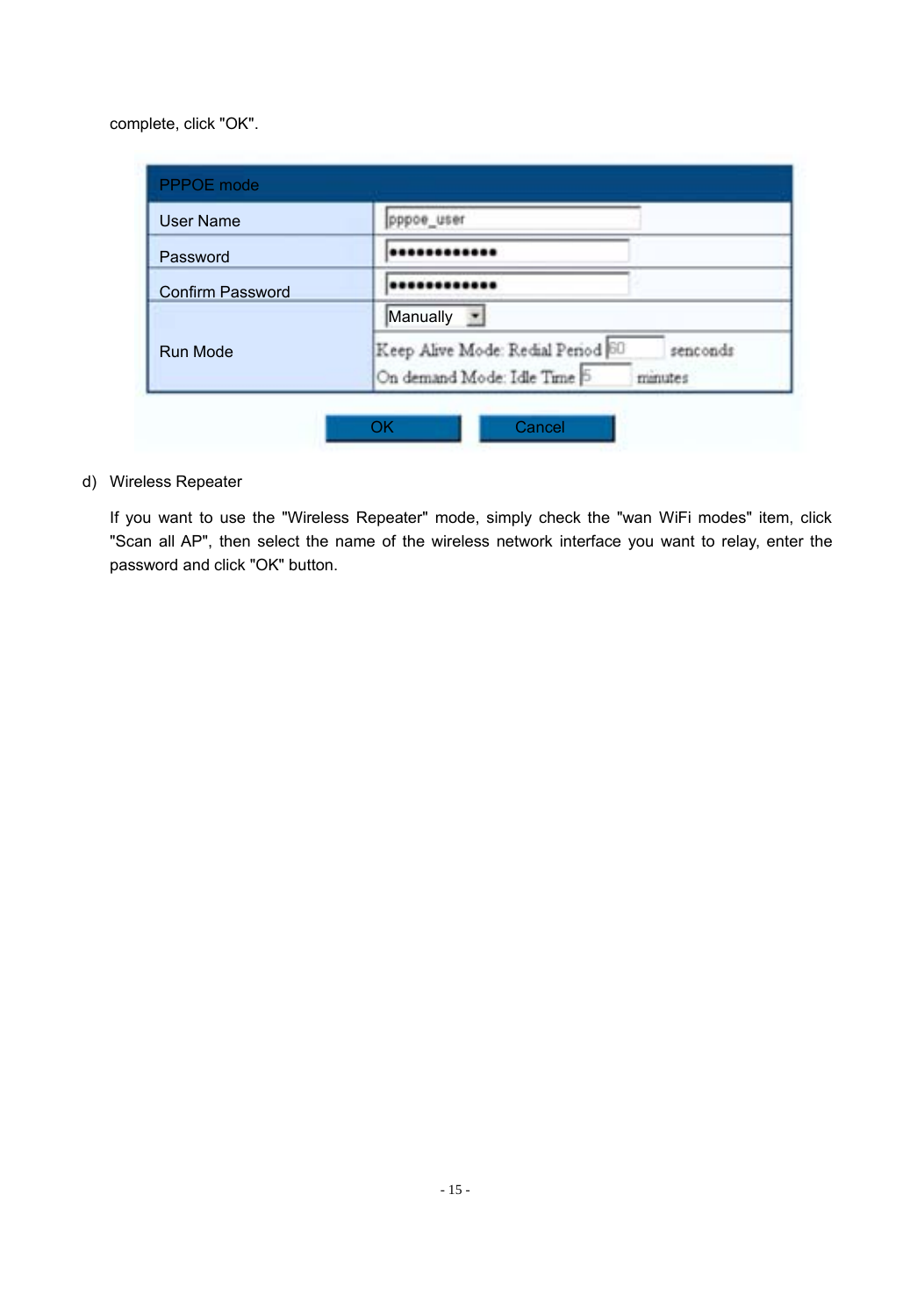#### **6.7 Basic settings of WiFi wireless network**

Click on the left menu bar, "Wireless Network Settings" **->** "Basic Settings", you can make basic wireless network settings of network mode, SSID, wireless channel, and others.



#### **6.8 To upgrade firmware of wireless router**

Router supports upgrading firmware through the browser. There are two methods of upgrading firmware as follows:

1) Upgrade firmware via LAN

This method can only be used to upgrade the firmware on Windows PC and notebook computers. Steps are as follows:

Click the "Select Files button," locate the name of the firmware to be upgraded in the pop-up file selection box, after that, click "OK" button to begin the upgrade.

2) Upgrade firmware via a USB storage device (U disk or SD card) Please use the browser to log into the router (You can use browsers of PCs, smart phones, tablet computers to operate), in the left menu, select [System Management] - [Firmware Upgrade], and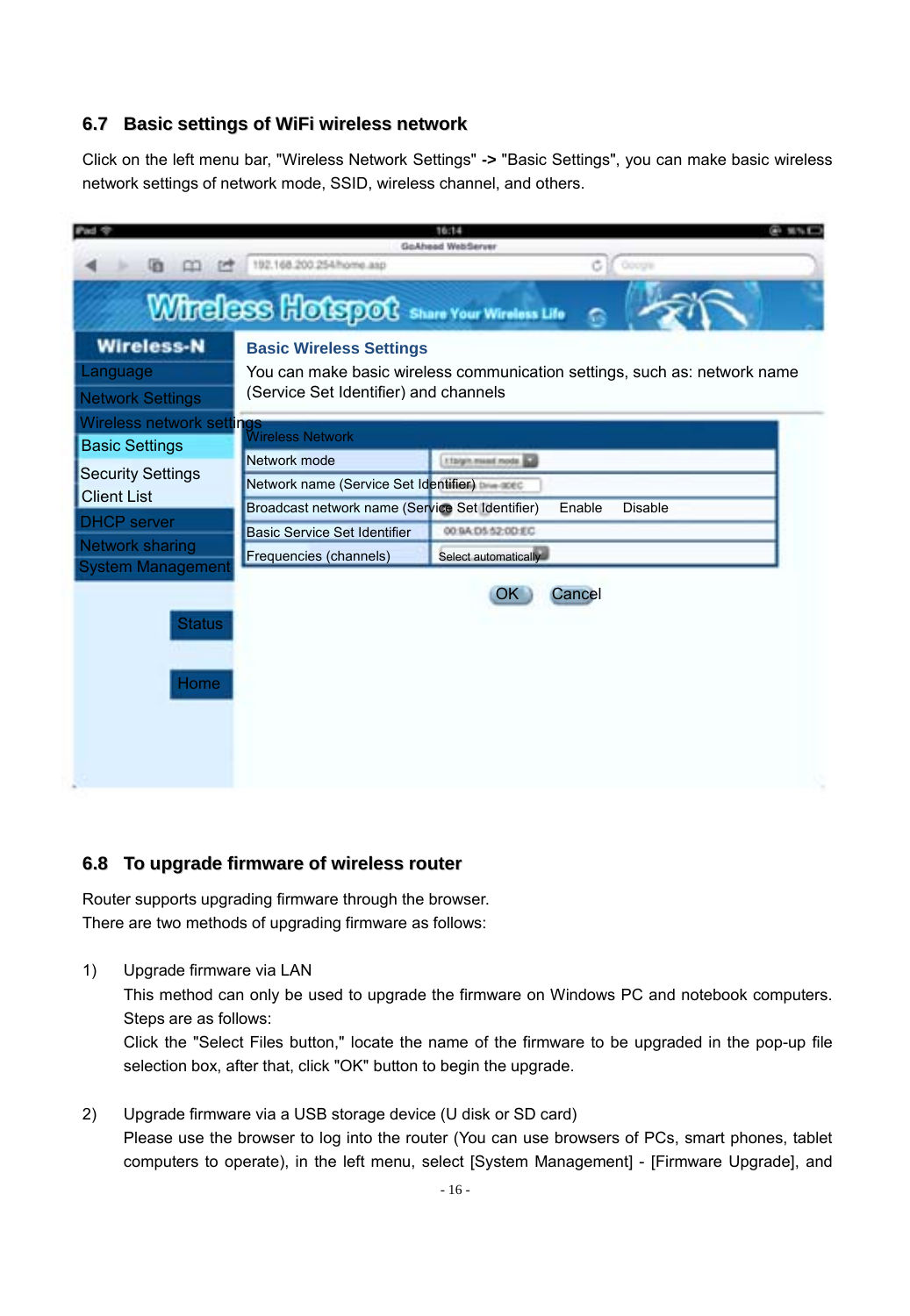then plug a U disk / TF containing the upgrade file into the socket of the router, then click the [scan] button on the user interface, select the file you want to upgrade in the drop-down box, and click [OK] button.

During the process of upgrading firmware, the indicator light of the router will flash quickly and constantly. While it is flashing, please do not turn off power of the router until the router's indicator goes off. After router upgrade is complete, it will cause the router to restart. Then, your wireless device may need to re-search the device and reconnect manually.

Specific process is shown below:

|                                                            |                                                     | 15:00                    |                                                                                                                                                                                      |  |
|------------------------------------------------------------|-----------------------------------------------------|--------------------------|--------------------------------------------------------------------------------------------------------------------------------------------------------------------------------------|--|
|                                                            | wd/home.anp                                         | <b>GoAhead WebServer</b> | Doogle<br>c                                                                                                                                                                          |  |
|                                                            |                                                     |                          |                                                                                                                                                                                      |  |
|                                                            | Wireless Hotspot Share Your Wireless Life           |                          |                                                                                                                                                                                      |  |
| <b>Wireless-N</b><br>Language                              | <b>Firmware Update</b>                              |                          | Updating router firmware can add new features. Please copy the firmware for update to<br>the flash drive. U disk or SD card. Then insert U disk/SD/flash drive card into the device. |  |
| <b>Network Settings</b>                                    | click the [OK] button to start the upgrade.         |                          | and then click the [Search] button. After you see the name of the selected firmware file.                                                                                            |  |
| Wireless network                                           |                                                     |                          | The process of firmware update will take about 1 minute, please wait patiently.                                                                                                      |  |
| <b>BRIUPSServer</b>                                        |                                                     |                          | Warning, abnormal firmware will interrupt the normal operation of system.                                                                                                            |  |
| Network sharing                                            | Updating the firmware from the USB Disk<br>Location |                          |                                                                                                                                                                                      |  |
| <b>System Management</b>                                   |                                                     | D                        |                                                                                                                                                                                      |  |
| Management<br>Firmware Upgrade:<br><b>Settings Manager</b> | OK                                                  |                          | Search:                                                                                                                                                                              |  |
| <b>Status</b>                                              | Step 1                                              |                          | Step 2                                                                                                                                                                               |  |
| <b>Statistics</b>                                          |                                                     |                          |                                                                                                                                                                                      |  |
| <b>Status</b><br>Home                                      |                                                     |                          |                                                                                                                                                                                      |  |
|                                                            |                                                     |                          |                                                                                                                                                                                      |  |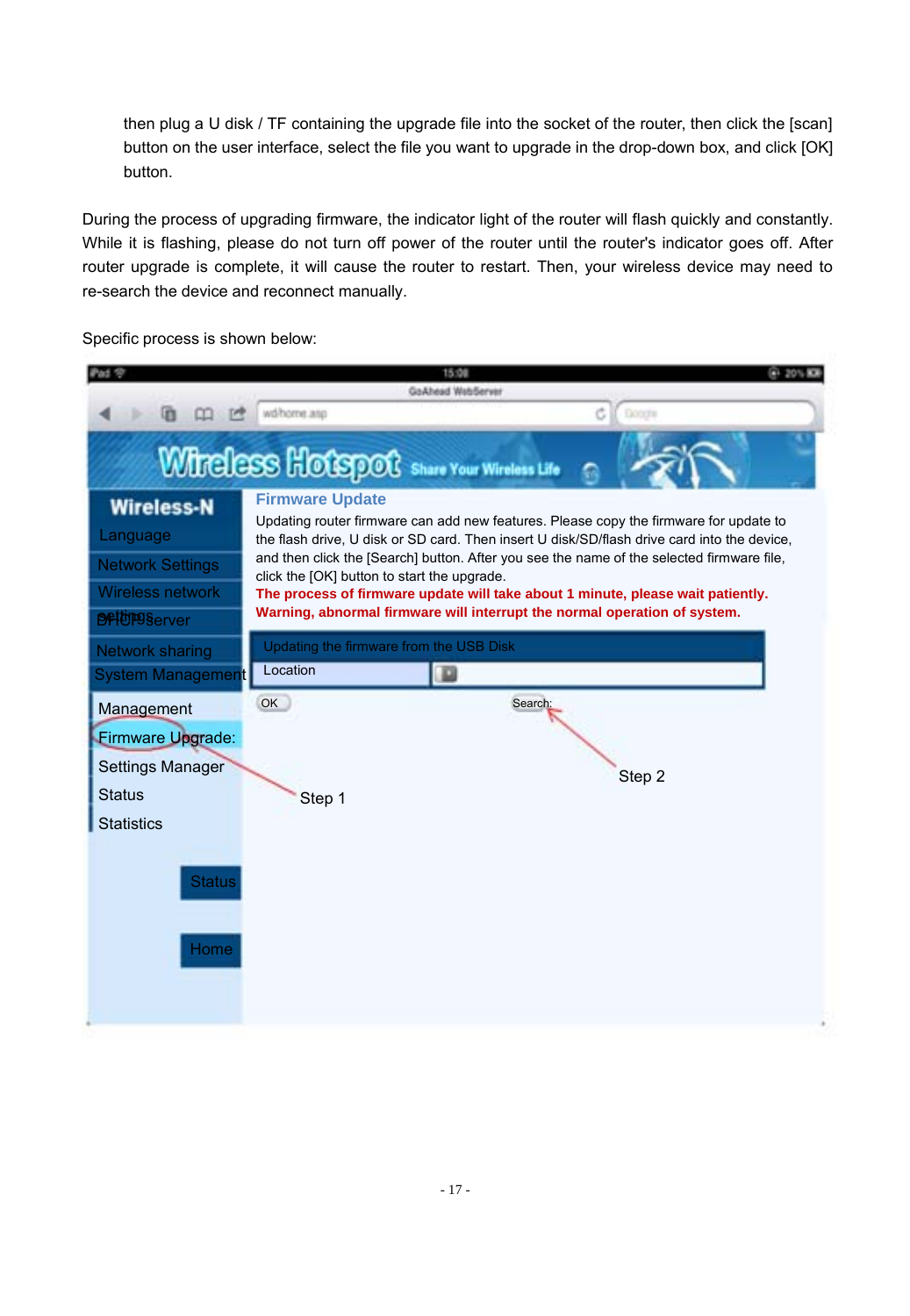

## 7. To restore the factory configuration of the wireless router

If we modify some of the parameters of the router, it may cause some problems when we use the router. For example, we modify the router's WiFi password, but after a period of time, we forget this password. If that happens, please manually restore the wireless router's parameters to the factory defaults, concrete steps are as follows: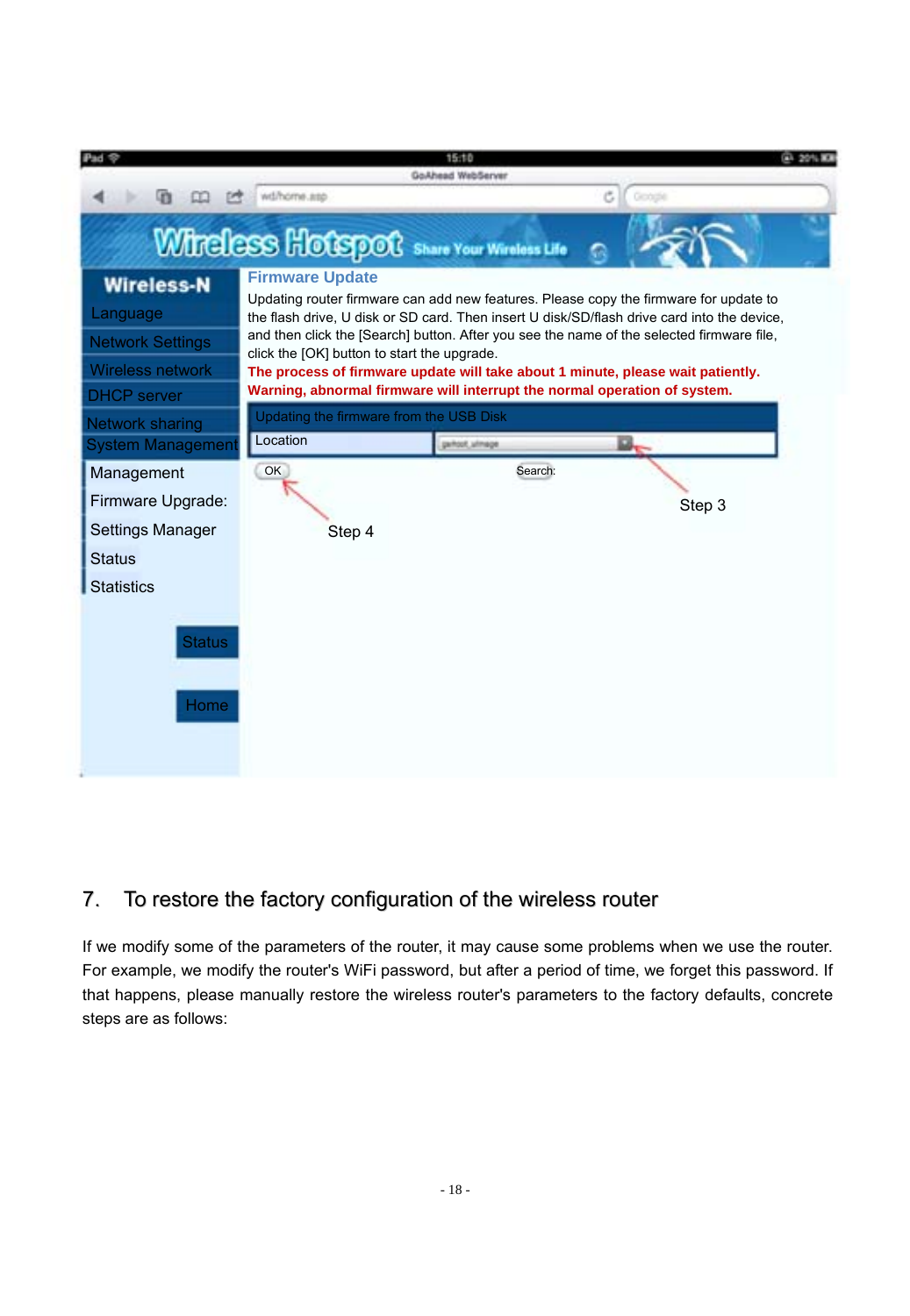

#### 8. The function of wireless network storage: the way iPad and other devices

## access the U disk or mobile hard disk

3G Wi-Fi provides a USB interface to connect to Flash drives, U disk, or mobile hard disk reader, etc., and supports the shared access of contents of these storage devices wirelessly. For example, you can use a third-party media software to play, upload, download shared files on USB storage device on iOS platform, such as: iTunes, Goodplayer, OPlayerHD, TIOD, Aceplayer,

Router provides three ways to access Flash drive disk or mobile hard drives and other storage devices, steps of wireless storage access are as follows:

#### **8.1 Online play of streaming media**

**Step 1:** Plug U disk, mobile hard drives and other USB storage devices into the router's USB port.

**Step 3:** Open the router's power switch, and after the router starts, check the blue LED status indicator of the router.

**Step 4:** Open iPad Wi-Fi settings, select SSID of 3G WI-FI equipment, and connect to wireless network (refer to the previous section)

**Step 5:** Click the Safari browser, type: http://192.168.169.1 or "wd" in the address bar, click the "Go" button, then click on "Multimedia Browse" icon to enter the mobile storage device file browser page of the router, where you can quickly access pictures, videos, music and other files inside the U disk or mobile hard disk.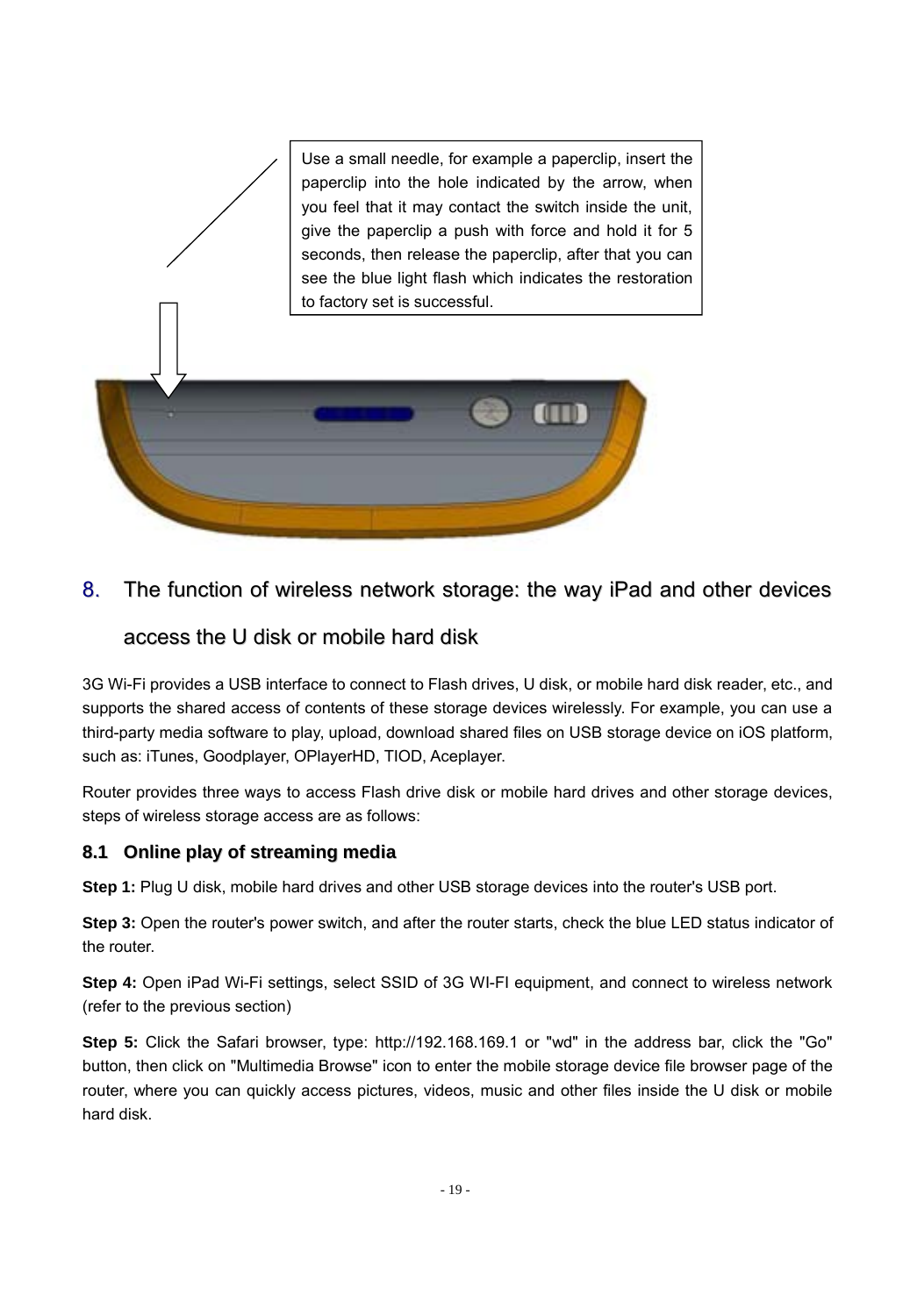| Ø<br><b>Coltri</b> |                          |    |  |                                                      | 20:17                |             | 6.15%     |
|--------------------|--------------------------|----|--|------------------------------------------------------|----------------------|-------------|-----------|
| Storage Browse     |                          |    |  |                                                      |                      |             |           |
| ÷                  | 看                        | me |  | 192.168.169.1/media                                  |                      | Ć<br>Google |           |
|                    |                          |    |  | Removable storage device file and directory browsing |                      |             |           |
|                    | Current Location: /media |    |  | List of files and directories                        |                      |             | $\bullet$ |
|                    | Return )                 |    |  |                                                      |                      |             |           |
|                    | <b>Name</b>              |    |  |                                                      | <b>Modified Time</b> | Size        |           |
|                    | Storage                  |    |  |                                                      | 1970-01-01 00:00:00  |             |           |
|                    | Return                   |    |  |                                                      |                      |             |           |

The storage1, storage2 ... are names of the shared folders of U disk, mobile hard disks.

#### **8.2 FTP Server:**

The following describes how to use the iPad to share files on the FTP server of the router, here we cite Goodplayer as an example. GoodPlayer is not only a local media player, but it is an integrator of "Movie Player & Downloader & Streaming Media Player." In fact, as long as shared media files are transferred to your iOS device via Wi-Fi, you can immediately play them.

**Step 1:** Enter the App Store, search for "Goodplayer" program, then download and install the program.

| Pod @ C                                 |                                                                                       | 17:09                              | 後 WHI                |
|-----------------------------------------|---------------------------------------------------------------------------------------|------------------------------------|----------------------|
| Cance                                   |                                                                                       | Search                             | Q goodplayer         |
| Category                                | Price                                                                                 | Device                             | Reset the filter     |
| Entire                                  | Entire                                                                                | Entire                             | Clear all            |
| Ipad App<br>GoodPlayer<br>Entertainment | 1-2, total of 2, Show All<br>Updated on September 11, 2012<br><b>含含含含 528 ratings</b> | Did you want to search moreplayer? | Sorted by: Relevance |

Step 2: Open Goodplayer, switch to the Wi-Fi interface, and click **in the late in at the right corner of the** bottom.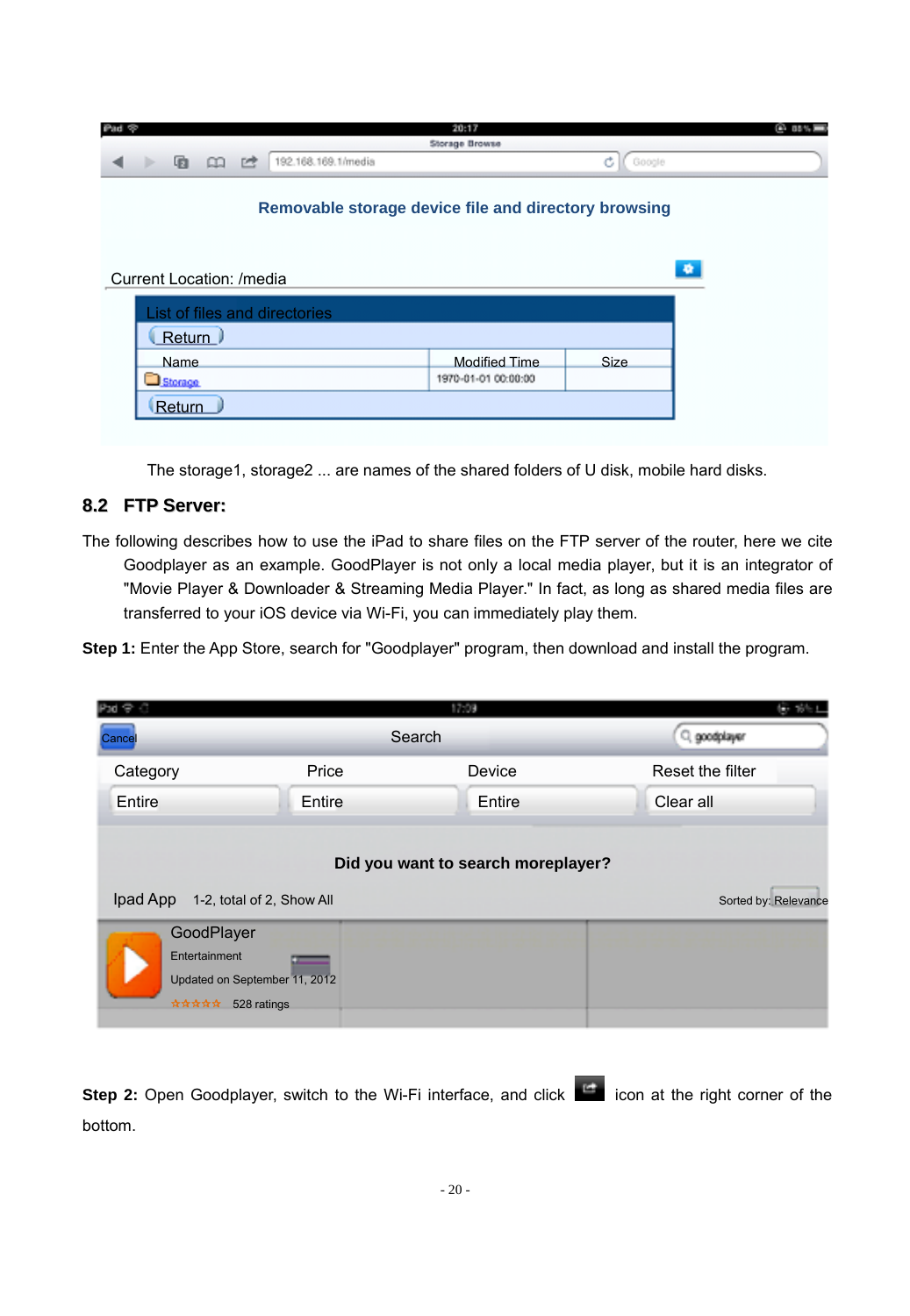| Pad <sup>-</sup>        | 11:47      | 29% 87 |
|-------------------------|------------|--------|
| $W - F$                 | GoodPlayer | œ      |
| <b>Altres de Carrie</b> |            |        |
| [SMB] 192.168.169.1     |            |        |
| [FTP] 192.168.169.1     |            |        |
| $*$ arakan              |            |        |
|                         |            |        |
|                         |            |        |
|                         |            |        |
|                         |            |        |
|                         |            |        |
|                         |            |        |
|                         |            |        |
|                         |            |        |
|                         |            |        |
| Ď                       | ¢          | œ      |

**Step 3:** Select the FTP client

|                                          | 11:47 | <b>July 4</b> |
|------------------------------------------|-------|---------------|
|                                          |       |               |
| Download Manager, browser                |       | ۰             |
| Complete Media URL                       |       | ٠             |
| <b>SMB/CIFS Client</b>                   |       | x             |
| <b>UPnP/DLNA Client</b><br>WebDAV Client |       | $\sim$        |
| FTP Client                               |       |               |
| <b>SFTP Client</b>                       |       |               |
|                                          |       |               |

Step 4: Click the **button at the upper right corner**, enter parameters of the FTP server, click the<br>"Save" button at the upper right corner.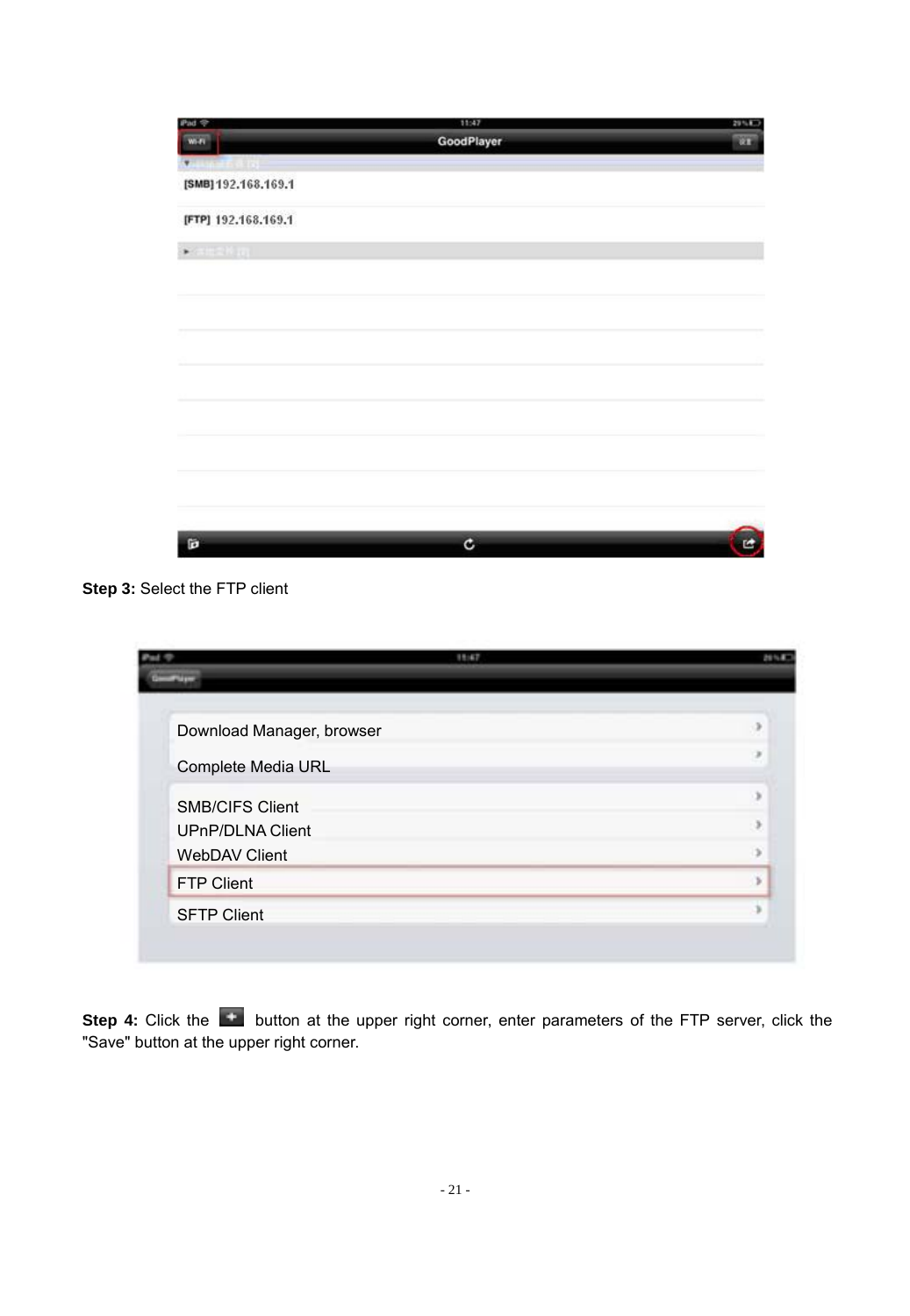| Pad 97                         | 17/10             | 0.855     |
|--------------------------------|-------------------|-----------|
| FTP Serv                       |                   | $\eta$ is |
|                                | <b>FTP Server</b> |           |
| IP address<br>192, 168, 165, 1 |                   |           |
| User name winter               |                   |           |
| <br>Password                   |                   |           |
| Port number                    |                   |           |
| __<br><b>Encoding format</b>   | _<br>$UTF-8$      |           |
| Passive mode                   |                   |           |
|                                |                   |           |

- **IP Address:** 192.168.169.1
- **Username:** admin
- **Password:** admin
- **Port Number:** You can customize the value, and the default value is 21.

**Step 5:** Back to main program interface of Goodplayer, click on the FTP server just added **[FTP] 192.168.169.1**

| u.                    | GoodPlayer | m. |
|-----------------------|------------|----|
| ٧                     |            |    |
| [SMB] 192.168.169.1   |            |    |
| TPJ 192.168.169.1     |            |    |
|                       |            |    |
| ٠<br><b>SHEET (2)</b> |            |    |
| Download<br>S         |            |    |
| Inbox                 |            |    |

#### The storage, storage1, storage2 .... shows up after clicking

| codPiager.                            | Shared file |  |
|---------------------------------------|-------------|--|
| Storage<br>drwstworax - 70-1-1 0:00   |             |  |
| Storage1<br>drawinates: - 70-1-1 0:00 |             |  |

storage1, storage2 ... are names of the shared folders on U disk, mobile hard disk.

Step 6: If you click on a file separately and choose to play this URL, the file will immediately be played; if you choose to download the file, the file will be downloaded onto the iPad.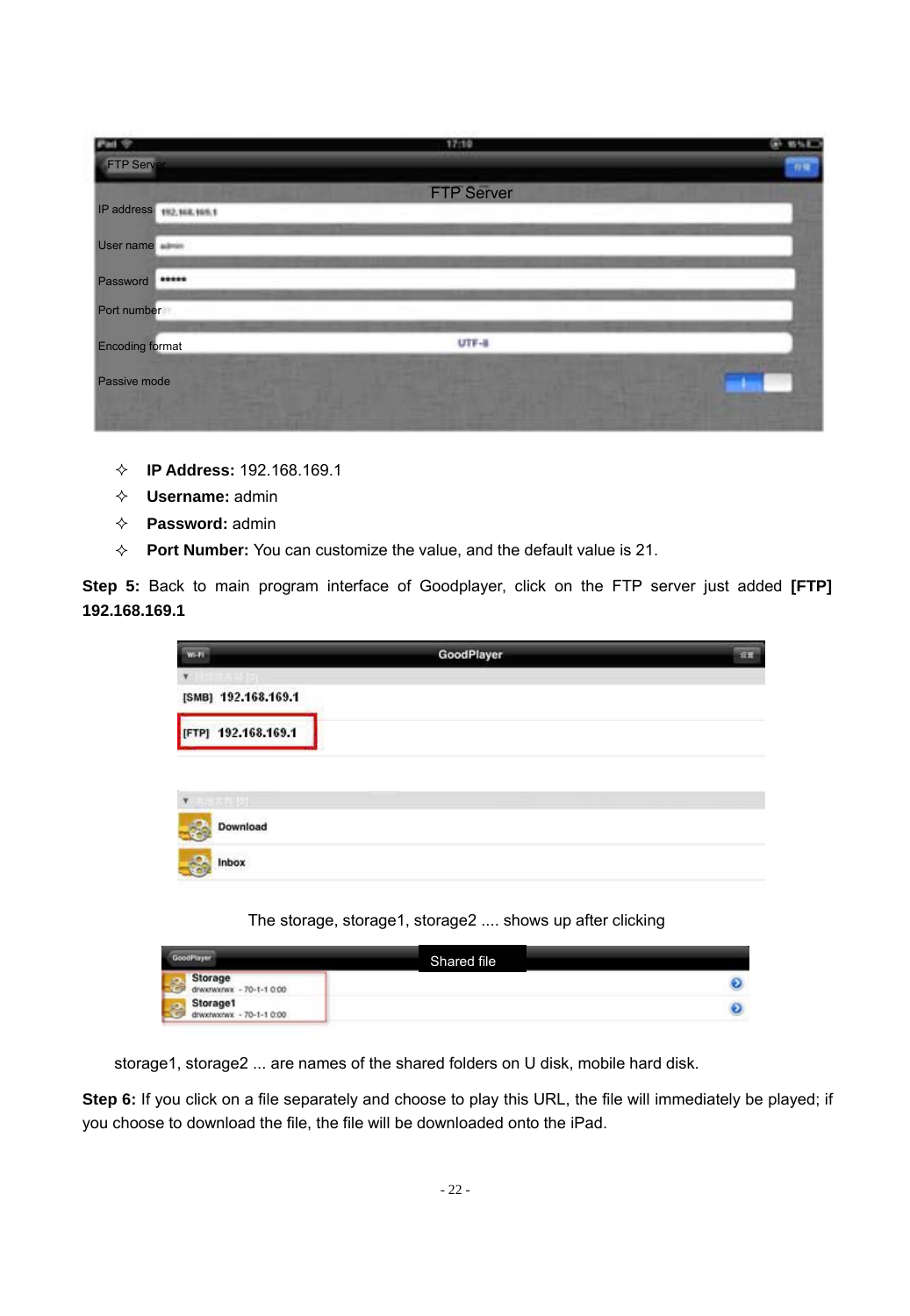

**Note:** The above is only a simple introduction for Goodplayer to play files via Wi-Fi, if you need more details, please visit Goodplayer's online help documentation.

#### **Goodplayer Settings upper right corner button Online Help**

#### **8.3Server**

The following describes how to use the iPad to share files on the server. Here we cite OplayerHD Lite as an example. OPlayerHD can be used to enhance the media playback capability of your iPad, you can also use it to play streaming media on the network, and now it supports http protocol. Currently supported file formats are mp3, wma, wmv, avi, flv, rm, rmvb, mp3, 3gp, mkv, etc.

Step 1: Enter the App Store, search for "OplayerHD Lite" program, then download and install that program.

**Step 2:** Open OplayerHD Lite, switch to the file server interface and click the button next to the "+".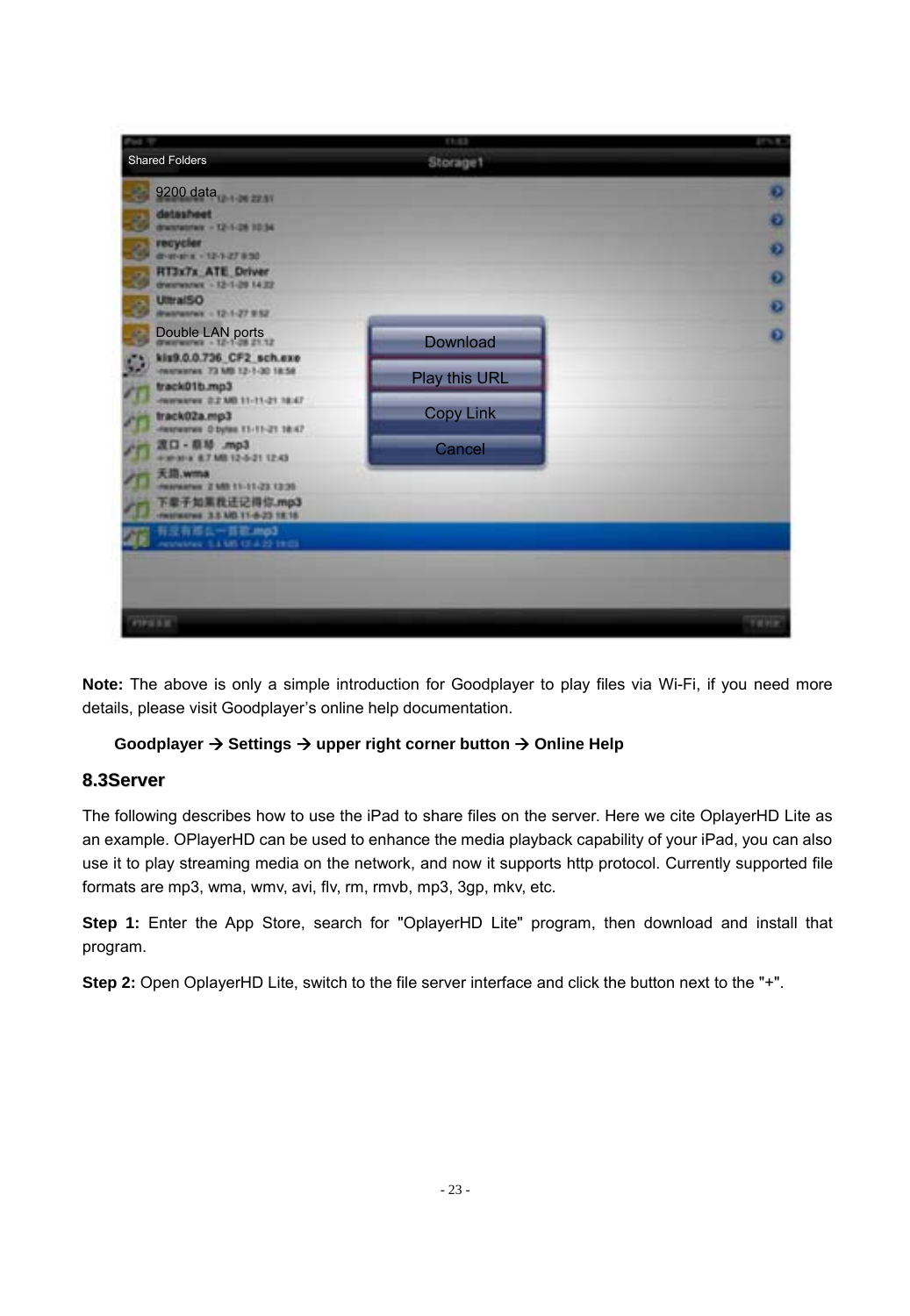

**Step 3:** Select the Windows Server and enter the address, authentication and other parameters of the server. Click the "Save" button at the upper right corner.

| Close             | <b>Add Server</b>      |   | Add Server     | <b>Add Windows Servers</b> | Save |
|-------------------|------------------------|---|----------------|----------------------------|------|
| Add Server        |                        |   | Server Address |                            |      |
|                   | <b>Windows Servers</b> |   | Server Address | 192.168.169.1              |      |
| <b>FTP Server</b> |                        | s | Port           | 139                        |      |
| <b>Dropbox</b>    |                        | × | Authenticate   |                            |      |
|                   | Document Management    |   | User name      | admin                      |      |
|                   | WIFI transmission      | s | Password       |                            |      |
|                   |                        |   | Server Name    |                            |      |
|                   |                        |   | Name           |                            |      |
|                   |                        |   |                |                            |      |
|                   |                        |   |                |                            |      |
|                   |                        |   |                |                            |      |
|                   |                        |   |                |                            |      |
|                   |                        |   |                |                            |      |

- **IP Address:** 192.168.169.1
- **Port:** 139 (default value)
- **Username:** admin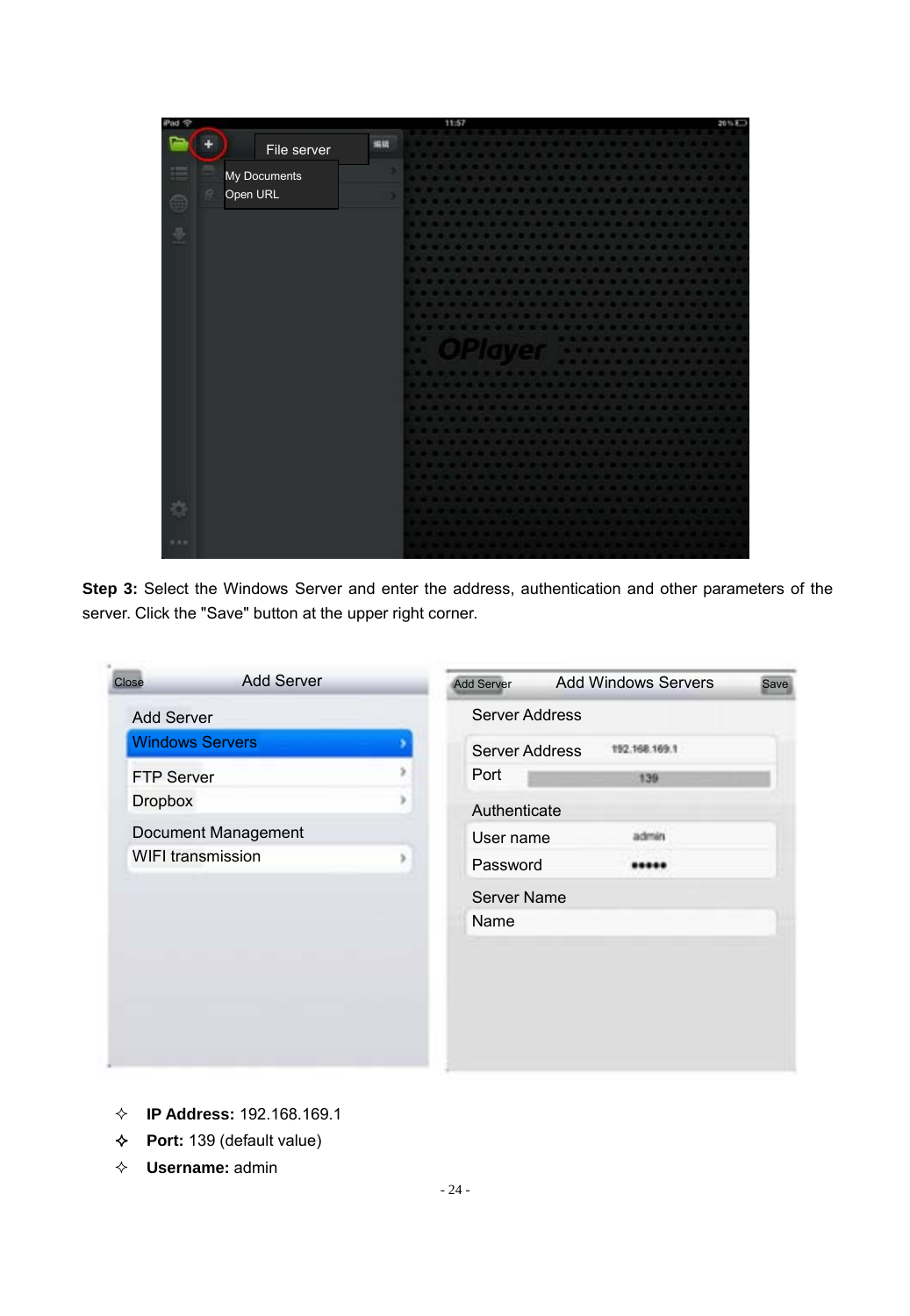#### **Password:** admin



**Step 5:** Back to main interface of OplayerHD Lite program, click the- server just added **192.168.169.1**

Step 6: Open Share  $\rightarrow$  Storage, Storage1, Storage2 ... shared folders, and click a specific file.



**Tip:** For more information about the software, you can view OplayerHD help documentation, read frequently asked questions. **The lower right corner "**··· " **button → Help → FAQ**